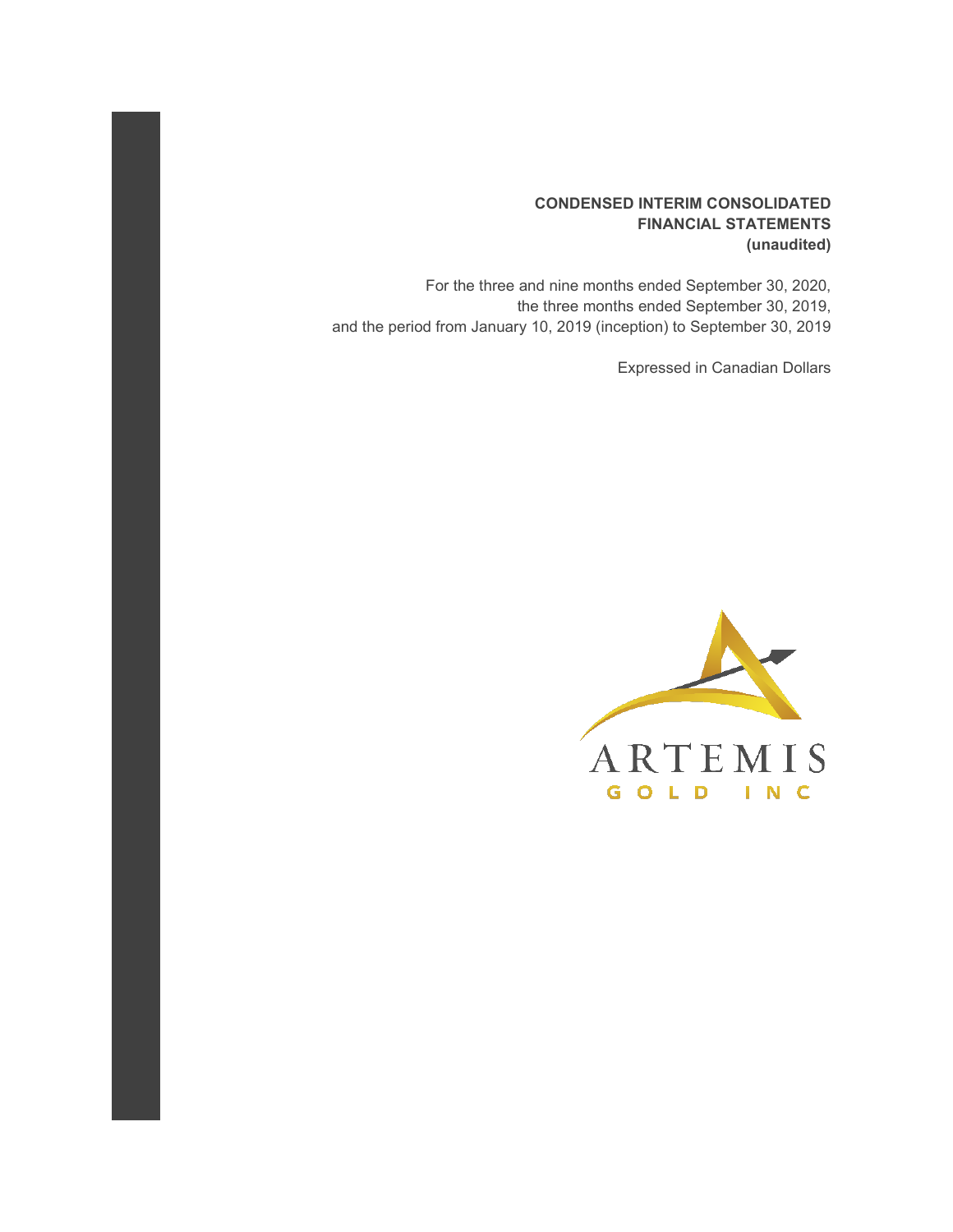## Condensed Interim Consolidated Statements of Financial Position

*(Unaudited - Expressed in Canadian Dollars)*

|                                                  |       | As at<br><b>September 30, 2020</b> | As at                  |
|--------------------------------------------------|-------|------------------------------------|------------------------|
|                                                  | Notes | \$                                 | December 31, 2019<br>S |
| <b>Assets</b>                                    |       |                                    |                        |
| <b>Current assets</b>                            |       |                                    |                        |
| Cash and cash equivalents                        |       | 58,087,795                         | 31,502,309             |
| Receivables and prepayments                      |       | 630,479                            | 126,915                |
| Due from related parties                         | 9     | 8,877                              |                        |
| Marketable securities                            |       | 3,172,260                          | 304,300                |
|                                                  |       | 61,899,411                         | 31,933,524             |
| Non-current assets                               |       |                                    |                        |
| Restricted cash                                  | 7     | 540,800                            |                        |
| Investment in associate                          | 4     | 7,328,419                          | 5,639,902              |
| Convertible debenture                            | 4     | 10,149,012                         | 9,999,434              |
| Warrants                                         | 4     | 2,315,129                          | 2,351,844              |
| Plant and equipment                              | 5     | 7,340,385                          | 919,755                |
| Mineral property                                 | 6     | 256,350,145                        | 222,354                |
| <b>TOTAL ASSETS</b>                              |       | 345,923,301                        | 51,066,813             |
|                                                  |       |                                    |                        |
| <b>Liabilities</b>                               |       |                                    |                        |
| <b>Current liabilities</b>                       |       |                                    |                        |
| Accounts payable and accrued liabilities         |       | 1,146,615                          | 237,070                |
| Consideration payable                            | з     | 46,215,597                         |                        |
| Due to related parties                           | 9     |                                    | 16,264                 |
| Lease liability - current portion                |       | 136,010                            | 90,497                 |
|                                                  |       | 47,498,222                         | 343,831                |
| Non-current liabilities                          |       |                                    |                        |
| Lease liability - non current portion            |       | 731,243                            | 846,641                |
| Other variable consideration payable             | 3     | 31,048,644                         |                        |
| Asset retirement obligation                      | 3, 7  | 8,626,352                          |                        |
| Deferred income tax liability                    |       |                                    | 956,198                |
| <b>TOTAL LIABILITIES</b>                         |       | 87,904,461                         | 2,146,670              |
|                                                  |       |                                    |                        |
| <b>Shareholders' equity</b>                      |       |                                    |                        |
| Share capital                                    | 8     | 250,330,031                        | 41,647,399             |
| Contributed surplus                              | 8     | 2,301,040                          | 942,447                |
| Accumulated other comprehensive income           |       | 2,090,978                          | 54,303                 |
| Retained earnings                                |       | 3,296,791                          | 6,275,994              |
| <b>Total Shareholders' equity</b>                |       | 258,018,840                        | 48,920,143             |
| TOTAL LIABILITIES AND SHAREHOLDERS' EQUITY       |       | 345,923,301                        | 51,066,813             |
|                                                  |       |                                    |                        |
| Subsequent events (Note 11)                      |       |                                    |                        |
| Approved for Issuance by the Board of Directors: |       |                                    |                        |
| "Robert Atkinson"                                |       | Director                           |                        |
| "Steven Dean"                                    |       | Director                           |                        |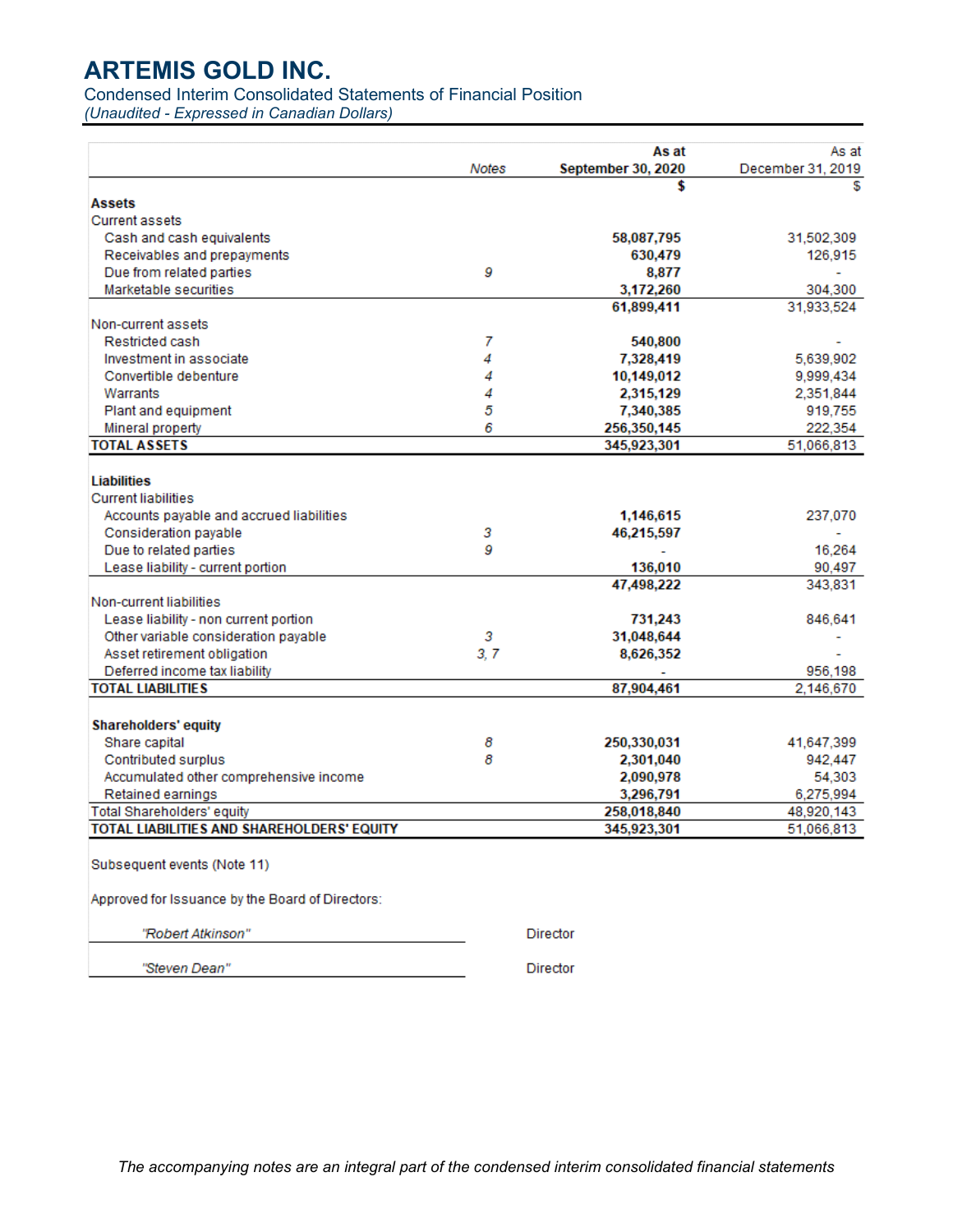Condensed Interim Consolidated Statements of (Loss) Income and Comprehensive (Loss) Income *(Unaudited - Expressed in Canadian Dollars, except number of shares outstanding)*

|                                                      |       | For the three | For the three | For the nine                                                                | For the period from |
|------------------------------------------------------|-------|---------------|---------------|-----------------------------------------------------------------------------|---------------------|
|                                                      |       | months ended  | months ended  | months ended                                                                | January 10, 2019 to |
|                                                      | Notes |               |               | September 30, 2020 September 30, 2019 September 30, 2020 September 30, 2019 |                     |
|                                                      |       |               | S             |                                                                             |                     |
| <b>Operating expenses</b>                            |       |               |               |                                                                             |                     |
| Depreciation                                         |       | 41,871        |               | 125,613                                                                     |                     |
| Management fees and wages                            | 9     | 1,031,262     | 67,940        | 1,633,912                                                                   | 67,940              |
| Investor relations and corporate development         |       | 93,583        | 2.770         | 367,975                                                                     | 2,770               |
| Office, Insurance and general                        |       | 118,021       | 14,880        | 248,301                                                                     | 14,880              |
| <b>Professional fees</b>                             |       | 143,360       | 16.179        | 269,679                                                                     | 135,413             |
| Share-based payments                                 | 8.9   | 503,451       |               | 1,284,569                                                                   |                     |
| Transfer agent and regulatory                        |       | 46,351        | 33,724        | 85,280                                                                      | 33,724              |
| Travel, meals and entertainment                      |       | 1,251         |               | 10.384                                                                      |                     |
| <b>Loss from operations</b>                          |       | (1,979,150)   | (135, 493)    | (4,025,713)                                                                 | (254, 727)          |
| Other income (expense)                               |       |               |               |                                                                             |                     |
| Accretion expense on lease liability                 |       | (13,245)      |               | (40, 785)                                                                   |                     |
| Accretion expense on consideration payable           | 3     | (344, 037)    |               | (344, 037)                                                                  |                     |
| Convertible debenture interest expense               |       |               | (21, 227)     |                                                                             | (148, 591)          |
| Equity loss from investment in associate             | 4     | (197, 151)    | (117.018)     | (353, 836)                                                                  | (185.741)           |
| Gain on investment in associate                      |       |               |               |                                                                             | 1,488,000           |
| (Loss) gain on convertible debt                      |       | (612, 693)    | 1,274,574     | 366,073                                                                     | 5,262,077           |
| (Loss) gain on warrants                              | 4     | (379, 366)    | 548,442       | (277, 612)                                                                  | 2,436,322           |
| Interest income                                      |       | 170,828       | 34,477        | 422,646                                                                     | 34,477              |
| Net (loss) income before income taxes                |       | (3,354,814)   | 1,583,755     | (4,253,264)                                                                 | 8,631,817           |
| Deferred income tax recovery (expense)               |       | 1,117,667     | (195, 777)    | 1,274,061                                                                   | (1, 147, 531)       |
| Net (loss) income                                    |       | (2, 237, 147) | 1,387,978     | (2,979,203)                                                                 | 7,484,286           |
| Unrealized gain on marketable securities             |       | 794,052       |               | 2,036,675                                                                   |                     |
| Total (loss) income and comprehensive (loss) income  |       | (1,443,095)   | 1,387,978     | (942, 528)                                                                  | 7,484,286           |
|                                                      |       |               |               |                                                                             |                     |
| (Loss) earnings per common share                     |       |               |               |                                                                             |                     |
| <b>Basic</b>                                         |       | (0.03)        | 0.06          | (0.05)                                                                      | 0.71                |
| <b>Diluted</b>                                       |       | (0.03)        | 0.06          | (0.05)                                                                      | 0.50                |
| Weighted average number of common shares outstanding |       |               |               |                                                                             |                     |
| <b>Basic</b>                                         |       | 79,573,076    | 23,979,721    | 58,793,020                                                                  | 10,476,773          |
| <b>Diluted</b>                                       |       | 79,573,076    | 25.315.240    | 58.793.020                                                                  | 15,382,139          |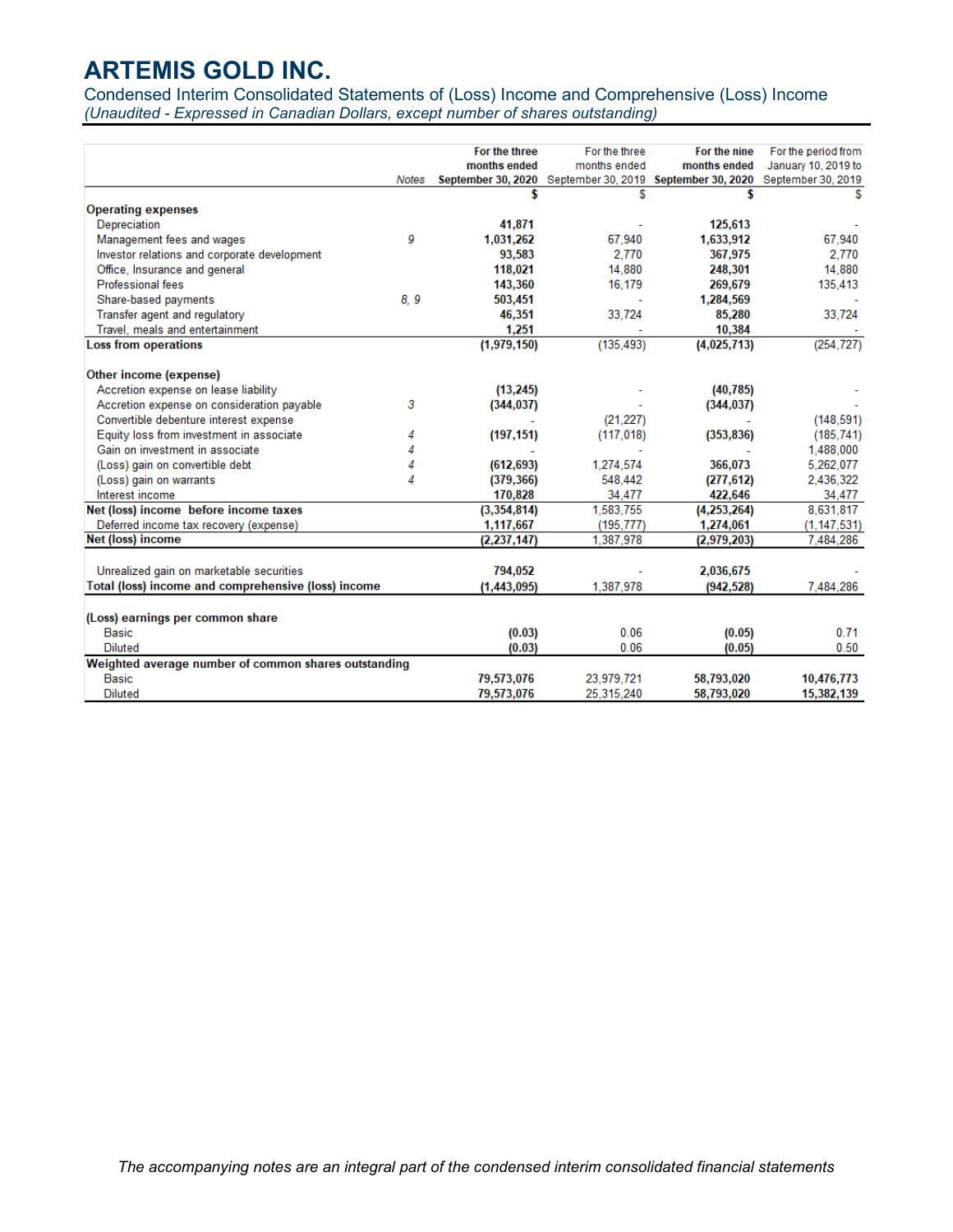Condensed Interim Consolidated Statements of Changes in Equity

*(Unaudited - Expressed in Canadian Dollars, except number of shares)*

|                                            |        | <b>Share capital</b>       |                          |                          |                             |                             |                         |
|--------------------------------------------|--------|----------------------------|--------------------------|--------------------------|-----------------------------|-----------------------------|-------------------------|
|                                            |        |                            |                          |                          | <b>Accumulated</b><br>other |                             | Total                   |
|                                            | Notes  | <b>Number of</b><br>shares | Amount                   | Contributed<br>surplus   | comprehensive<br>income     | <b>Retained</b><br>earnings | shareholders'<br>equity |
|                                            |        | #                          |                          |                          |                             |                             |                         |
| Balance - January 1, 2020                  |        | 48,180,105                 | 41.647.399               | 942.447                  | 54,303                      | 6,275,994                   | 48,920,143              |
| Consideration Shares, issued to the Vendor | 8a.3   | 7.407.407                  | 34,444,443               | $\sim$                   |                             |                             | 34,444,443              |
| Private placement - August 21, 2020        | 8a     | 64,825,925                 | 175,029,998              | ۰                        | ۰                           | ×.                          | 175,029,998             |
| Exercise of share purchase warrants        | 8с     | 3,453,499                  | 3,729,779                |                          |                             | ٠                           | 3.729.779               |
| <b>Exercise of stock options</b>           | 8a, 8b | 13.000                     | 28.564                   | (13, 484)                | $\overline{\phantom{a}}$    | ۰                           | 15.080                  |
| Private placement - September 2, 2020      | 8а     | 250,000                    | 1.362.500                | -                        | -                           | ٠                           | 1.362.500               |
| Share issue costs                          | 8а     | ۰                          | (5,912,652)              | $\overline{\phantom{a}}$ | $\overline{\phantom{a}}$    | ۰.                          | (5,912,652)             |
| Shared-based payments                      | 8b.9   | $\overline{\phantom{a}}$   | $\overline{\phantom{a}}$ | 1.372.077                |                             | ۰                           | 1.372.077               |
| Unrealized gain on marketable securities   |        | ۰                          | $\overline{\phantom{a}}$ | $\overline{\phantom{a}}$ | 2.036.675                   | ۰                           | 2.036.675               |
| Net loss for the period                    |        | $\overline{\phantom{a}}$   |                          |                          |                             | (2.979.203)                 | (2.979.203)             |
| Balance - September 30, 2020               |        | 124,129,936                | 250,330,031              | 2,301,040                | 2,090,978                   | 3,296,791                   | 258,018,840             |

|                                          |              | <b>Share capital</b>       |               |                               |                             |                             |                         |
|------------------------------------------|--------------|----------------------------|---------------|-------------------------------|-----------------------------|-----------------------------|-------------------------|
|                                          |              |                            |               |                               | <b>Accumulated</b><br>other |                             | Total                   |
|                                          | <b>Notes</b> | <b>Number of</b><br>shares | <b>Amount</b> | <b>Contributed</b><br>surplus | comprehensive<br>income     | <b>Retained</b><br>earnings | shareholders'<br>equity |
|                                          |              |                            |               |                               |                             |                             |                         |
| Balance - January 10, 2019               |              |                            |               | $\sim$                        | $\overline{\phantom{0}}$    | $\overline{\phantom{0}}$    |                         |
| Share issuance - March 14, 2019          | 8а           | 5.085.710                  | 3,906,000     |                               |                             | $\overline{\phantom{a}}$    | 3,906,000               |
| Share issuance - June 12, 2019           | 8а           |                            | 125.000       |                               | $\sim$                      |                             | 125.000                 |
| Shares issued on conversion of debenture | 8a           | 6.825.986                  | 5.242.591     |                               | $\sim$                      | $\sim$                      | 5.242,591               |
| Private placement - August 27, 2019      | 8а           | 36.268.407                 | 32.641.566    | $\overline{\phantom{a}}$      | $\overline{\phantom{a}}$    | $\overline{\phantom{a}}$    | 32.641.566              |
| Share issue costs                        | 8a           | $\overline{\phantom{a}}$   | (143, 759)    | $\overline{\phantom{a}}$      | ۰                           |                             | (143, 759)              |
| Net income for the period                |              |                            |               |                               | ۰                           | 7.484.286                   | 7.484.286               |
| Balance - September 30, 2019             |              | 48.180.105                 | 41,771,399    |                               |                             | 7.484.286                   | 49,255,685              |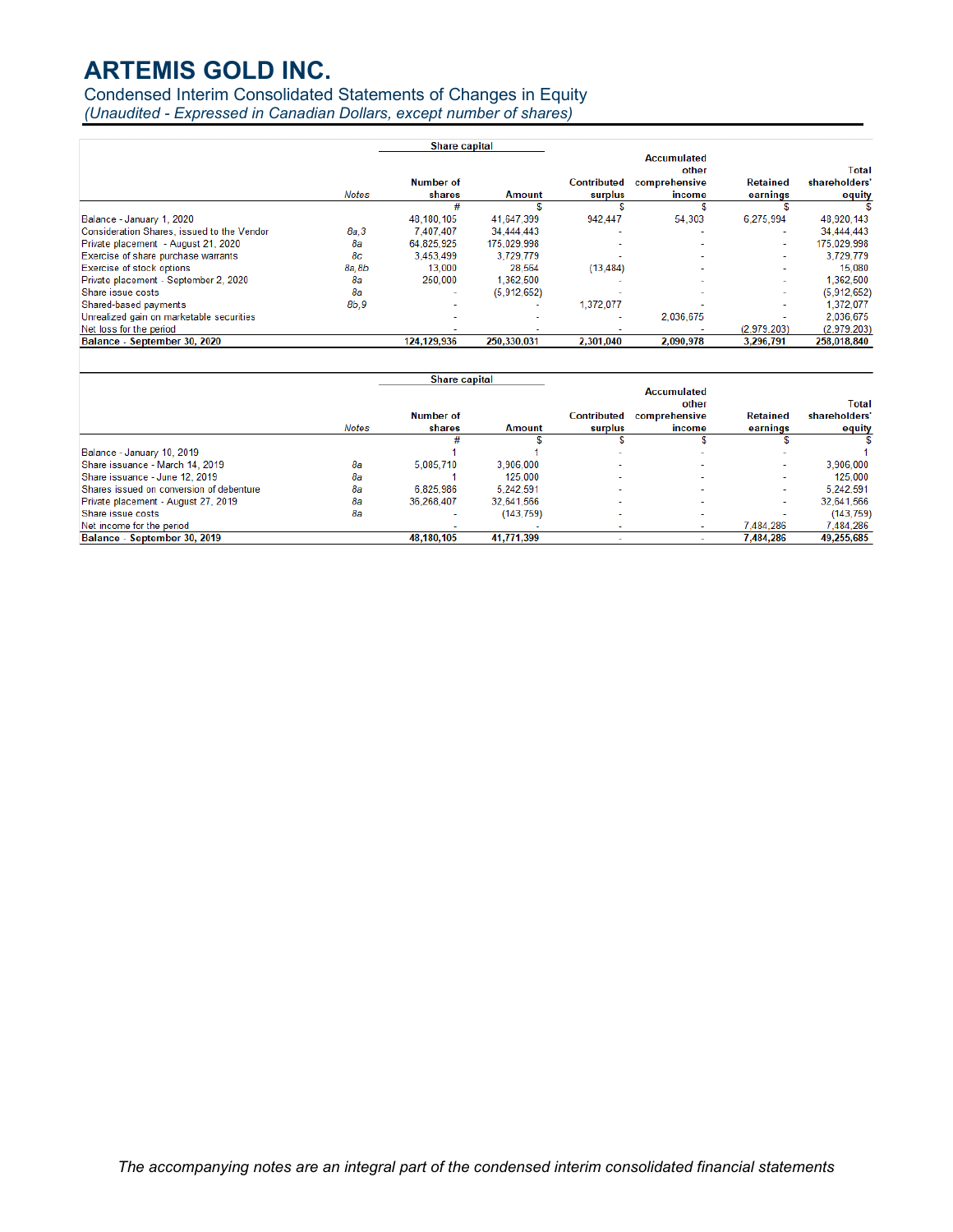Condensed Interim Consolidated Statements of Cash Flows

*(Unaudited - Expressed in Canadian Dollars)*

|                                                                                 | For the three                 | For the three | For the nine                          | For the period from |
|---------------------------------------------------------------------------------|-------------------------------|---------------|---------------------------------------|---------------------|
|                                                                                 | months ended                  | months ended  | months ended                          | January 10, 2019 to |
|                                                                                 | September 30, 2020            |               | September 30, 2019 September 30, 2020 | September 30, 2019  |
|                                                                                 |                               |               |                                       |                     |
| <b>Operating activities</b>                                                     |                               |               |                                       |                     |
| Net (loss) income for the period                                                | (2.237, 147)                  | 1,387,978     | (2,979,203)                           | 7,484,286           |
| Items not involving cash:                                                       |                               |               |                                       |                     |
| Accretion expense on consideration payable                                      | 344,037                       |               | 344,037                               |                     |
| Accretion expense on lease liability                                            | 13,245                        |               | 40,785                                |                     |
| Convertible debenture interest expense                                          |                               | 21,227        |                                       | 148,591             |
| Deferred income tax (recovery) expense                                          | (1, 117, 667)                 | 195,777       | (1,274,061)                           | 1,147,531           |
| Depreciation                                                                    | 41,871                        |               | 125,613                               |                     |
| Equity loss from investment in associate                                        | 197,151                       | 117.018       | 353,836                               | 185,741             |
| Gain on investment in associate                                                 |                               |               |                                       | (1,488,000)         |
| Loss (gain) on convertible debt                                                 | 612,693                       | (1, 274, 574) | (366, 073)                            | (5,262,077)         |
| Loss (gain) on warrants                                                         | 379,366                       | (548, 442)    | 277,612                               | (2, 436, 322)       |
| Interest income                                                                 | (170, 828)                    | (34, 477)     | (422, 646)                            | (34, 477)           |
| Share-based payments                                                            | 503,451                       |               | 1,284,569                             |                     |
| Net changes in non-cash working capital:                                        |                               |               |                                       |                     |
| Accounts payable and accrued liabilities                                        | 120,031                       | 181,501       | 3,495                                 | 181,501             |
| Due to related parties                                                          | (26, 173)                     | (60, 392)     | 113                                   | 58,841              |
| Receivables and prepayments                                                     | (413, 285)                    | (19, 994)     | (400, 456)                            | (19, 994)           |
| Net cash used in operating activities                                           | (1,753,255)                   | (34, 378)     | (3,012,379)                           | (34, 379)           |
|                                                                                 |                               |               |                                       |                     |
| <b>Investing activities</b><br>Interest received                                | 68,478                        | 34,477        | 237,122                               |                     |
| Investment in marketable securities                                             |                               |               |                                       | 34,477              |
| Investment in associate                                                         |                               |               | (513, 422)                            |                     |
| Investment in convertible debtenture                                            |                               |               | (1,825,858)                           | (3,906,000)         |
| Investment in warrants                                                          |                               |               |                                       | (5,094,000)         |
|                                                                                 |                               |               | (240, 897)                            |                     |
| Mineral property                                                                | (261, 712)                    |               | (446, 952)                            | (125,000)           |
| Purchase of equipment                                                           |                               |               | (37,630)                              |                     |
| Acquisition of Mineral Property - Blackwater<br>Acquisition of PPE - Blackwater | (134, 689, 082)               |               | (134, 689, 082)                       |                     |
| <b>Restricted cash</b>                                                          | (6, 508, 613)                 |               | (6, 508, 613)<br>(540, 800)           |                     |
| Net cash (used in) provided by investing activities                             | (540, 800)<br>(141, 931, 729) | 34,477        | (144, 566, 132)                       | (9,090,523)         |
|                                                                                 |                               |               |                                       |                     |
| <b>Financing activities</b>                                                     |                               |               |                                       |                     |
| Convertible debenture proceeds                                                  |                               |               |                                       | 5,094,000           |
| Exercise of stock options                                                       | 15,080                        |               | 15,080                                |                     |
| Exercise of share purchase warrants                                             | 2,908,499                     |               | 3,729,779                             |                     |
| Lease payments                                                                  | (36, 890)                     |               | (110, 670)                            |                     |
| Share issuance proceeds                                                         | 176,392,498                   | 32,641,566    | 176,392,498                           | 36,672,566          |
| Share issuance costs                                                            | (5,807,690)                   | (131, 215)    | (5,862,690)                           | (131, 214)          |
| Net cash provided by financing activities                                       | 173,471,497                   | 32,510,351    | 174, 163, 997                         | 41,635,352          |
|                                                                                 |                               |               |                                       |                     |
| Change in cash during the period                                                | 29,786,513                    | 32,510,450    | 26,585,486                            | 32,510,450          |
| Cash, beginning of period                                                       | 28,301,282                    |               | 31,502,309                            |                     |
| Cash, end of period                                                             | 58,087,795                    | 32,510,450    | 58,087,795                            | 32,510,450          |
|                                                                                 |                               |               |                                       |                     |
| Restricted cash, end of period                                                  | 540,800                       |               | 540,800                               |                     |
| Total cash and restricted cash, end of period                                   | 58,628,595                    | 32,510,450    | 58,628,595                            | 32,510,450          |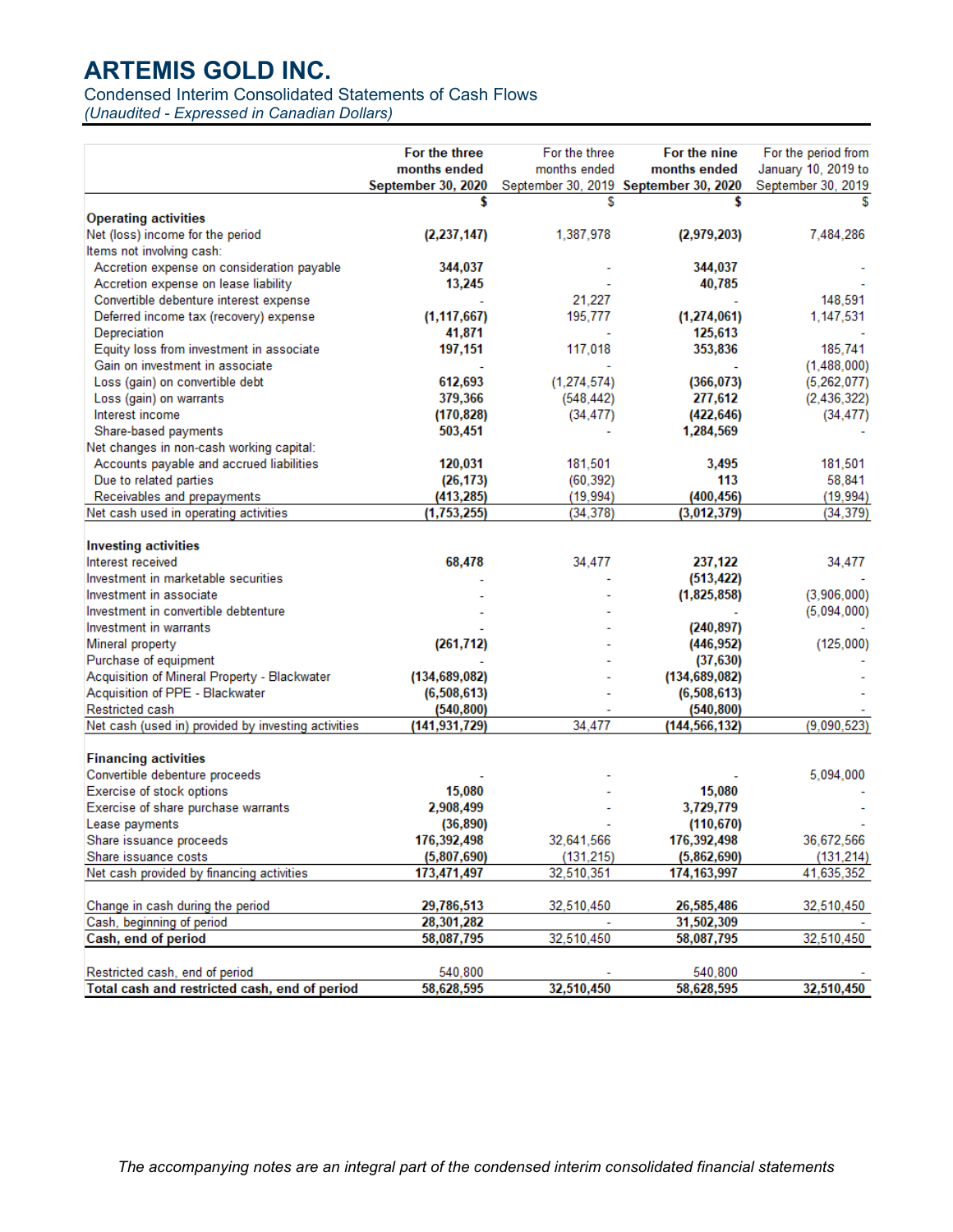Notes to the Condensed Interim Consolidated Financial Statements For the three and nine months ended September 30, 2020, the three months ended September 30, 2019, and the period from January 10, 2019 (inception) to September 30, 2019 *(Unaudited - Expressed in Canadian Dollars, unless otherwise noted)*

### **1. NATURE OF OPERATIONS**

Artemis Gold Inc. ("Artemis" or the "Company") was incorporated under the Business Corporations Act (British Columbia) on January 10, 2019. The Company is an exploration-stage company focused on acquiring exploration and/or development stage mineral properties for the purpose of further exploration and development. The Company's common shares are traded on the Toronto Venture Exchange ("TSXV") under the symbol "ARTG".

On August 21, 2020, the Company acquired the Blackwater Gold Project ("Blackwater" or the "Blackwater Project") in central British Columbia from New Gold Inc (the "Vendor") (see Note 3). The Company's other interests are its investment in Velocity Minerals Ltd. ("VLC") and its option to acquire a 100% interest in the GK project located in the Telegraph Creek area of British Columbia (the "GK Project"). VLC is in the business of acquiring, exploring, and evaluating mineral resource properties in Bulgaria.

The Company operates in one reportable segment, being the exploration and development of the Blackwater Project, in British Columbia, Canada.

The Company maintains its head office at 595 Burrard Street, Suite 3083, Vancouver, B.C. Canada. The Company's registered and records office is located at 595 Burrard Street, Suite 2600, Vancouver, B.C., Canada.

### **2. BASIS OF PREPARATION**

#### **Statement of compliance**

These unaudited condensed interim consolidated financial statements ("Interim Financial Statements") have been prepared in accordance with International Financial Reporting Standards ("IFRS") as issued by the International Accounting Standards Board ("IASB") applicable to the preparation of interim financial statements including International Accounting Standard 34 - *Interim Financial Reporting* and do not include the information required for full annual financial statements. Accordingly, they should be read in conjunction with the Company's audited financial statements for the period from January 10, 2019 to December 31, 2019 (the "Annual Financial Statements"). Except as described in Note 2(a) and 2(b), the accounting policies applied in the preparation of these Interim Financial Statements are consistent with those applied and disclosed in the Annual Financial Statements.

#### **Basis of preparation and measurement**

These Interim Financial Statements have been prepared on a historical cost basis, except for certain financial instruments which have been measured at fair value. In addition, these Interim Financial Statements have been prepared using the accrual basis of accounting, except for cash flow information. These Interim Financial Statements are presented in Canadian dollars, which is the functional currency of the Company and its subsidiary. References to "US\$" are to United States Dollars.

These Interim Financial Statements were approved by the board of directors on November 27, 2020.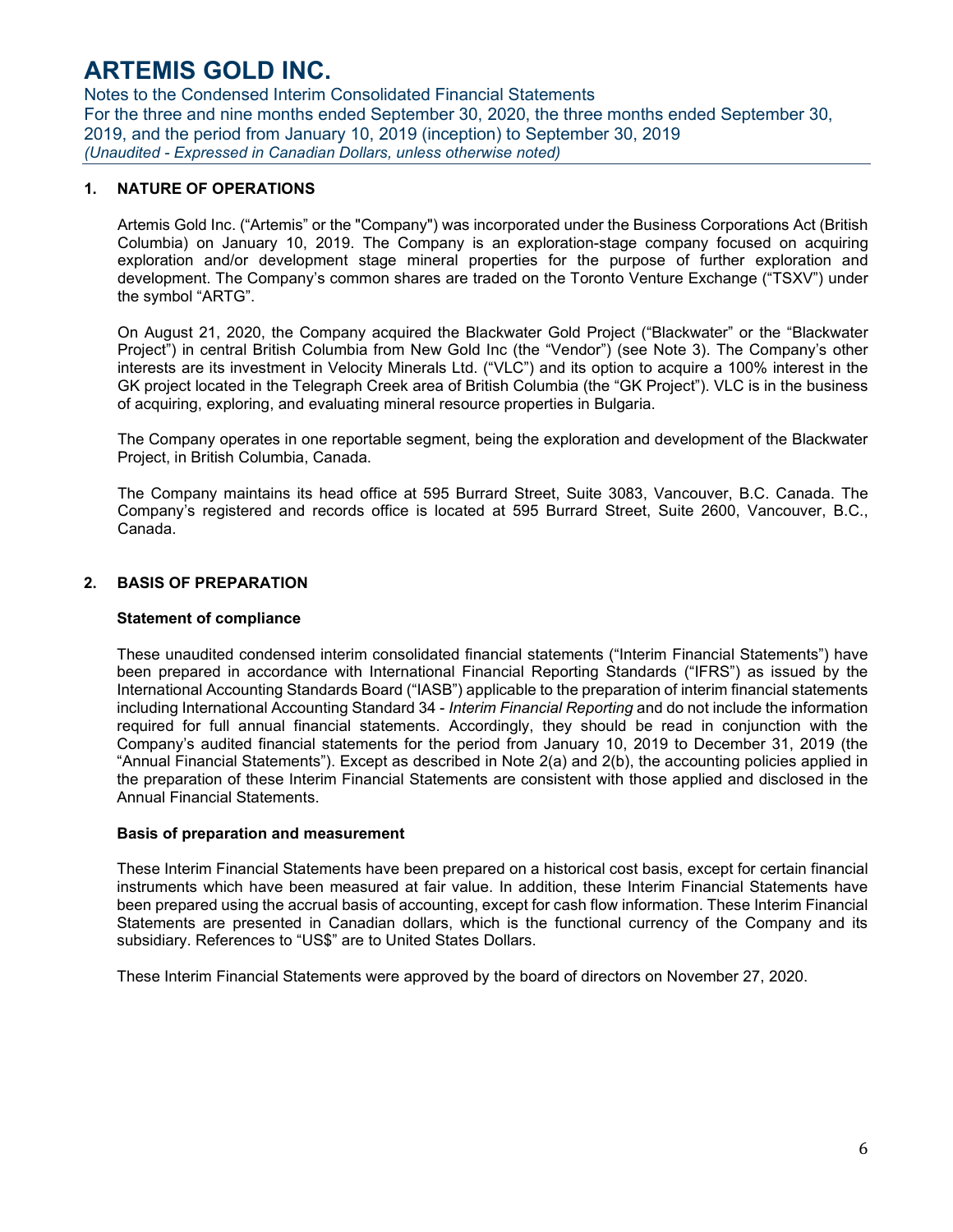Notes to the Condensed Interim Consolidated Financial Statements For the three and nine months ended September 30, 2020, the three months ended September 30, 2019, and the period from January 10, 2019 (inception) to September 30, 2019 *(Unaudited - Expressed in Canadian Dollars, unless otherwise noted)*

### **2. BASIS OF PREPARATION (continued)**

#### **Basis of consolidation**

These Interim Financial Statements include the accounts of the Company and its wholly-owned subsidiary, BW Gold Ltd. All inter-company balances, transactions, revenues and expenses have been eliminated.

#### **Significant accounting policies adopted in the period**

(a) Plant and equipment

Plant and equipment is stated at cost less accumulated depreciation and accumulated impairment losses. The cost of an item of plant and equipment includes the acquisition cost or construction cost, any costs directly attributable to bringing the asset to the location and condition necessary for its intended use, an initial estimate of the costs of dismantling and removing the item and restoring the site on which it is located, and for qualifying assets, the associated borrowing costs. Where the cost of an item of plant and equipment includes variable payments based on future performance of the asset, the Company records variable consideration as an increase to the cost of the asset, which will subsequently be expensed as depletion during periods of commercial production.

Where an item of plant and equipment is comprised of major components with different useful lives, the components are accounted for as separate items of plant and equipment. Costs incurred for major overhaul of existing equipment and sustaining capital are capitalized as plant and equipment and are subject to depreciation once they are available for use.

Major overhauls include improvement programs that increase the productivity or extend the useful life of an asset beyond that initially envisaged. The costs of routine maintenance and repairs that do not constitute improvement programs are accounted for as an expense in the statements of (loss) income and comprehensive (loss) income.

#### *Depreciation of plant and equipment*

The carrying amounts of plant and equipment are depreciated to their estimated residual value over the estimated useful lives of the specific assets concerned, or the estimated life-of-mine ("LOM"), if shorter. Depreciation starts on the date when the asset is available for its intended use. The major categories of plant and equipment are depreciated on a straight-line basis using the estimated lives indicated below:

| Vehicles         | 5 - 7 years |
|------------------|-------------|
| Camp             | LOM         |
| Equipment        | 17 years    |
| Furniture        | 5 years     |
| <b>Buildings</b> | <b>LOM</b>  |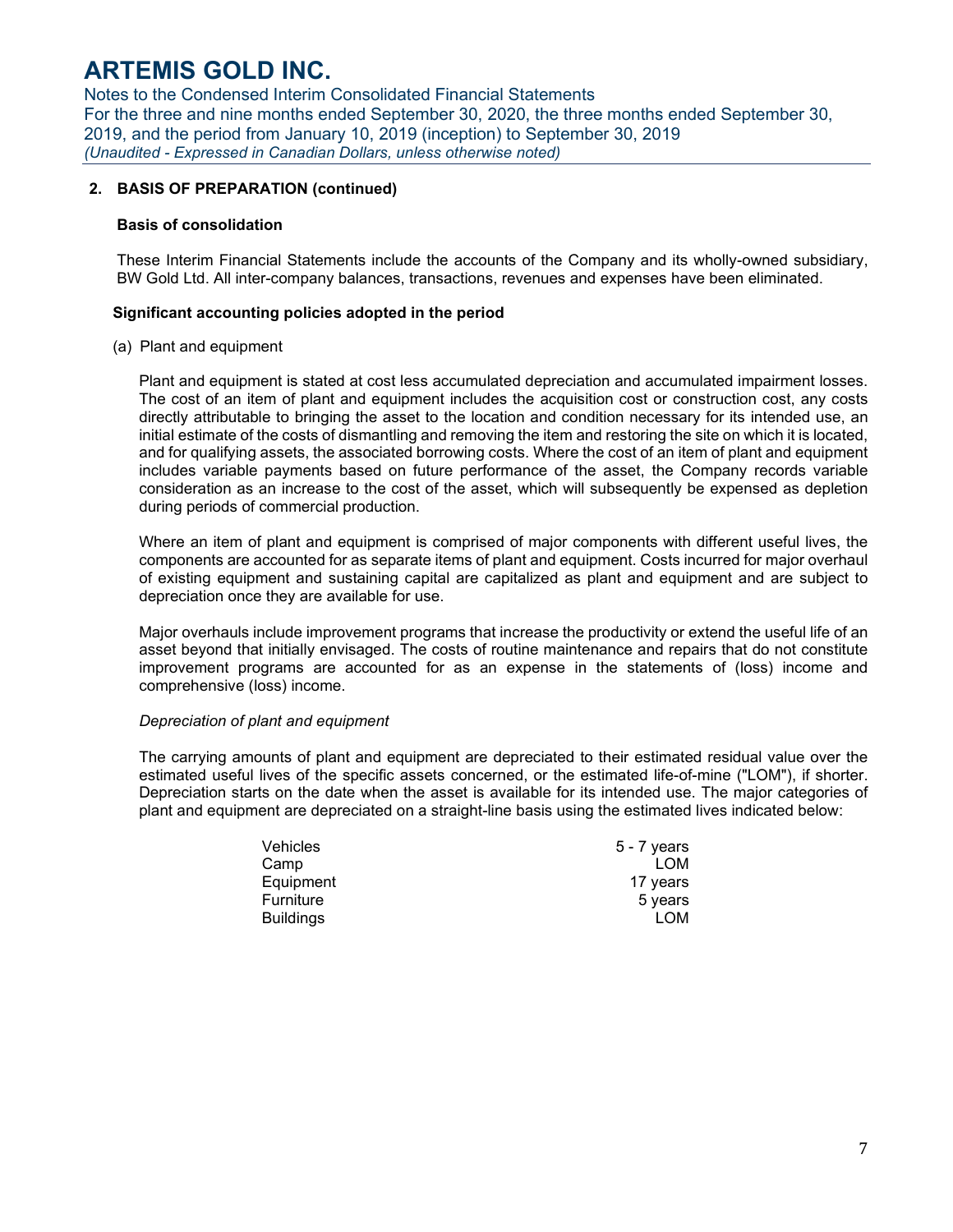Notes to the Condensed Interim Consolidated Financial Statements For the three and nine months ended September 30, 2020, the three months ended September 30, 2019, and the period from January 10, 2019 (inception) to September 30, 2019 *(Unaudited - Expressed in Canadian Dollars, unless otherwise noted)*

### **2. BASIS OF PREPARATION (continued)**

(b) Reclamation and closure cost obligations

The Company's mining and exploration activities are subject to various governmental laws and regulations relating to the protection of the environment. The Company intends, in the future, to make expenditures to comply with such laws and regulations. The Company has recorded a liability and corresponding asset for the estimated future cost of reclamation and closure, including site rehabilitation and long-term treatment and monitoring costs. These costs represent management's best estimates which incorporate assumptions on the effects of inflation and other specific risks associated with the related liabilities. The costs are discounted to net present value using the risk-free rate applicable to the future cash outflows. Such estimates are, however, subject to changes in laws and regulations or changes to market inputs to the decommissioning model.

The present value of estimated costs is recorded in the period in which the asset is installed or the environment is disturbed and a reasonable estimate of future costs and discount rates can be made.

After the initial measurement, the obligation is adjusted to reflect the passage of time and changes in the estimated future cash flows underlying the obligation. The increase in the provision due to the passage of time is recognized in finance costs, whereas increases and decreases due to changes in the estimated future cash flows are capitalized and depreciated over the life of the related asset unless the amount deducted from the cost exceeds the carrying value of the asset, in which case the excess is recorded in net earnings. Actual costs incurred upon settlement of the site restoration obligation are charged against the provision to the extent the provision was established for those costs. Upon settlement of the liability, a gain or loss may be recorded in net earnings.

#### **Use of estimates and judgements and COVID-19**

The preparation of the financial statements requires management to make judgments, estimates and assumptions that affect the reported amounts of assets, liabilities, and contingent liabilities at the date of the financial statements and the reported amounts of revenues and expenses during the reporting period. Estimates and assumptions are continuously evaluated and are based on management's experience and other factors, including expectations of future events that are believed to be reasonable in the circumstances. Uncertainty about these judgments, estimates and assumptions could result in outcomes that require a material adjustment to the carrying amount of the asset or liability affected in future periods.

The Company's interim results are not necessarily indicative of its results for a full year. The significant judgements and estimates applied in the preparation of these Interim Financial Statements are consistent with those applied and disclosed in Note 3 of the Annual Financial Statements, except for the below:

### **Critical judgments in the application of accounting policies**

#### *Acquisition accounting*

The Company accounted for the Acquisition of Blackwater as an asset acquisition. Significant judgment and estimates were required to determine that the application of this accounting treatment was appropriate for the transaction. These included, among others, the determination that Blackwater was not considered a business under IFRS 3 - *Business combinations* ("IFRS 3") as Blackwater did not have the significant inputs, processes and output, that together constitute a business.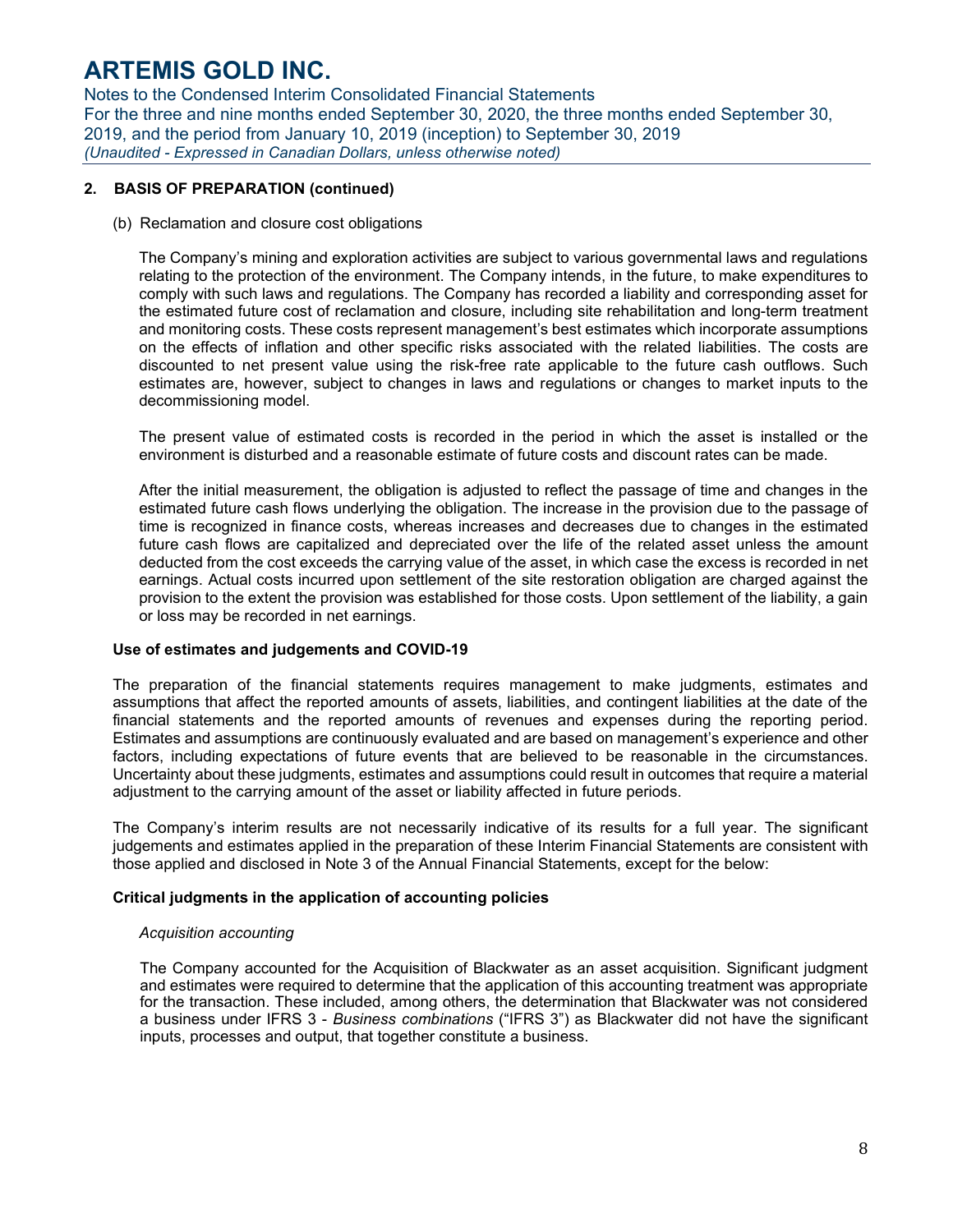Notes to the Condensed Interim Consolidated Financial Statements For the three and nine months ended September 30, 2020, the three months ended September 30, 2019, and the period from January 10, 2019 (inception) to September 30, 2019 *(Unaudited - Expressed in Canadian Dollars, unless otherwise noted)*

### **2. BASIS OF PREPARATION (continued)**

#### *Blackwater stream agreement*

The Company has applied significant judgment in determining the appropriate accounting for the Blackwater stream agreement which formed part of the overall consideration in the Acquisition of Blackwater (Note 3).This involved an evaluation of the terms and conditions of the stream as well as the substance of the overall arrangement related to the Acquisition. Judgement was also required to assess whether the arrangement included embedded derivatives exist, which required separate accounting. Based on this evaluation, the Company considers the 65% discount given to the Vendor on a percentage of future gold sales under the stream agreement to be in substance a royalty retained by the Vendor on a portion of the property, and accounted for this as variable consideration in exchange for the acquisition of a group of assets.

#### *COVID-19*

The Company has assessed the economic impacts of the novel coronavirus ("COVID-19") pandemic on its Interim Financial Statements, including the valuation of the Company's investment in VLC. As at September 30, 2020, management has determined that its general operation of business and the value of the Company's assets are not materially impacted. In making this judgment, management has assessed various criteria including, but not limited to, existing laws, regulations, orders, disruptions and potential disruptions in commodity prices and capital markets.

While the Company has not experienced any significant negative impact to date, the extent to which COVID-19 impacts future business activity or financial results, and the duration of any such negative impact, will depend on future developments, which are highly uncertain and unknown at this time.

#### **Key sources of estimation uncertainty in the application of accounting policies**

#### *Reclamation and closure cost obligations*

The Company's provision for reclamation and closure cost obligations represents management's best estimate of the present value of the future cash outflows required to settle the liability which reflects estimates of future costs, inflation, and assumptions of risks associated with the future cash outflows, and the applicable risk-free interest rates for discounting the future cash outflows. Changes in the above factors can result in a change to the provision recognized by the Company.

#### **3. ACQUISITION OF BLACKWATER**

On August 21, 2020 (the "Closing"), the Company completed the acquisition of the Blackwater Project from the Vendor (the "Acquisition"). Pursuant to the Acquisition, Artemis acquired all the property, assets and rights related to the Blackwater Project. Consideration for the Acquisition was comprised of: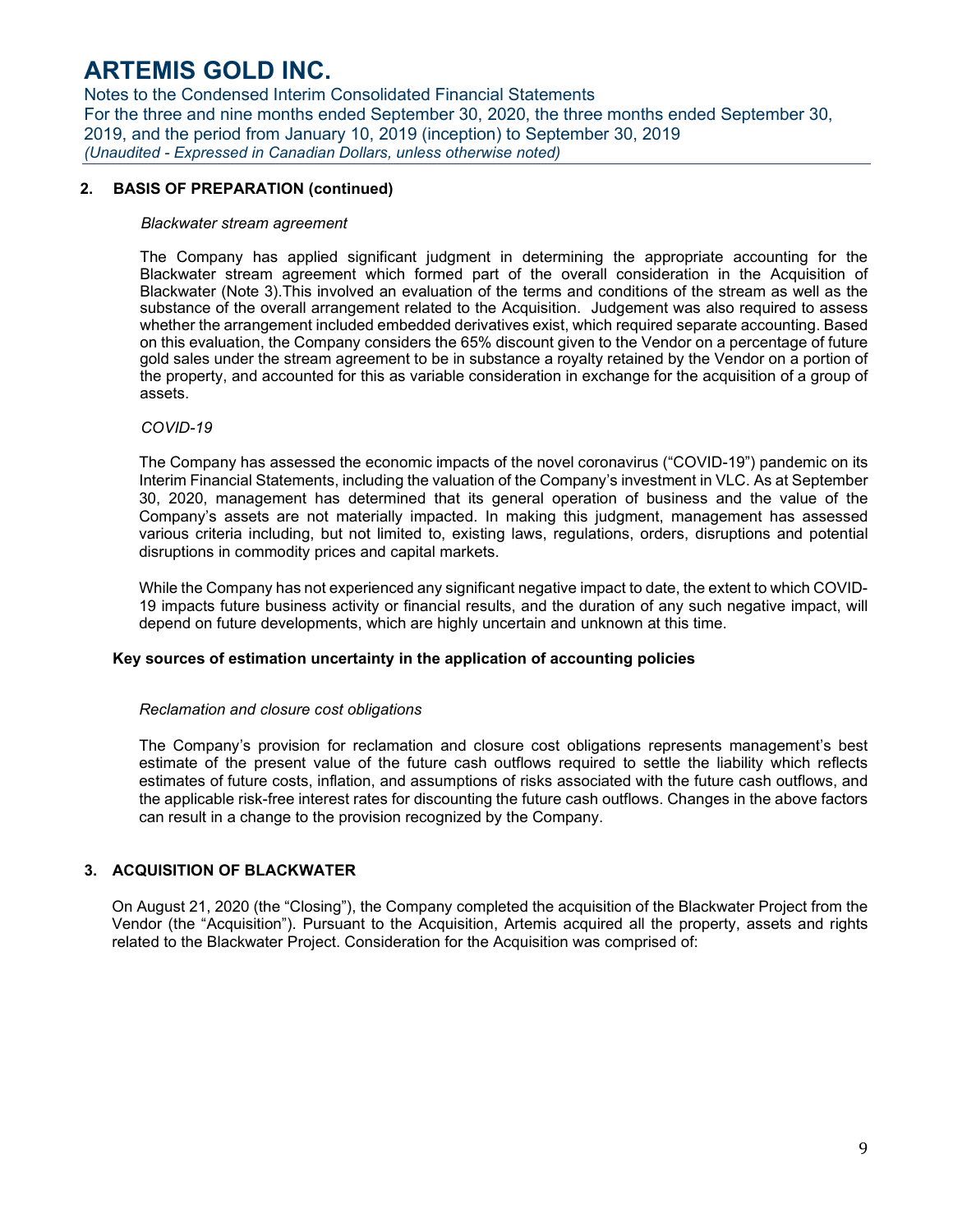Notes to the Condensed Interim Consolidated Financial Statements For the three and nine months ended September 30, 2020, the three months ended September 30, 2019, and the period from January 10, 2019 (inception) to September 30, 2019 *(Unaudited - Expressed in Canadian Dollars, unless otherwise noted)*

### **3. ACQUISITION OF BLACKWATER (continued)**

- a \$140,000,000 initial payment (the "Cash Consideration") paid on Closing by the Company;
- 7,407,407 common shares (the "Consideration Shares") of the Company issued on Closing with a \$34,444,443 fair value based on a \$4.65 market price per share on Closing;
- a \$50,000,000 cash payment due one year from Closing (the "Consideration Note") with a \$45,871,560 fair value after applying a 9% discount rate;
- \$234,785 of sales tax and \$1,228,479 transaction costs which the Company incurred relating to the Acquisition; and
- a LOM gold stream (the "Gold Stream") with the following attributes:
	- o The Vendor will receive a percentage of gold production from the Blackwater Project as follows: 8% until 279,908 refined gold ounces are delivered to and purchased by the Vendor, then 4% thereafter for the LOM.
	- o The Vendor will pay a purchase price equal to 35% of the spot price for the gold ounces received. The 65% discount given will be recorded as an increase to the cost of the asset when incurred as variable consideration for the Acquisition.
	- o There exists a delayed construction/production penalty clause (the "Delay Penalty Clause") whereby in the event the Blackwater mineral processing facility has not achieved an average of at least 80% of nameplate capacity (as per the feasibility study) for a period of 60 days prior to each of the 7th, 8th, and 9th anniversary dates of Closing, then there will be a penalty payment owed by the Company to the Vendor for \$28,000,000 (the "Penalty Payment") per annual deadline missed for a maximum \$84,000,000 total potential penalty. Although the Company does not control all of the events which may result in payment of the Penalty Payments, it is likely that the minimum amount to be paid to the Vendor over time, either as a result of the Delay Penalty Clause or through future sales at a discount to the spot price, will be the sum of the Penalty Payments. Accordingly, the Company has recorded a liability for other consideration payable upon the acquisition of Blackwater valued at the present value of the Penalty Payments discounted at a rate of 12.50%.

The Vendor will also have a first ranking security interest over Blackwater until the Consideration Note is paid, and will thereafter maintain a security interest over the Blackwater in connection with the Gold Stream subject to certain provisions.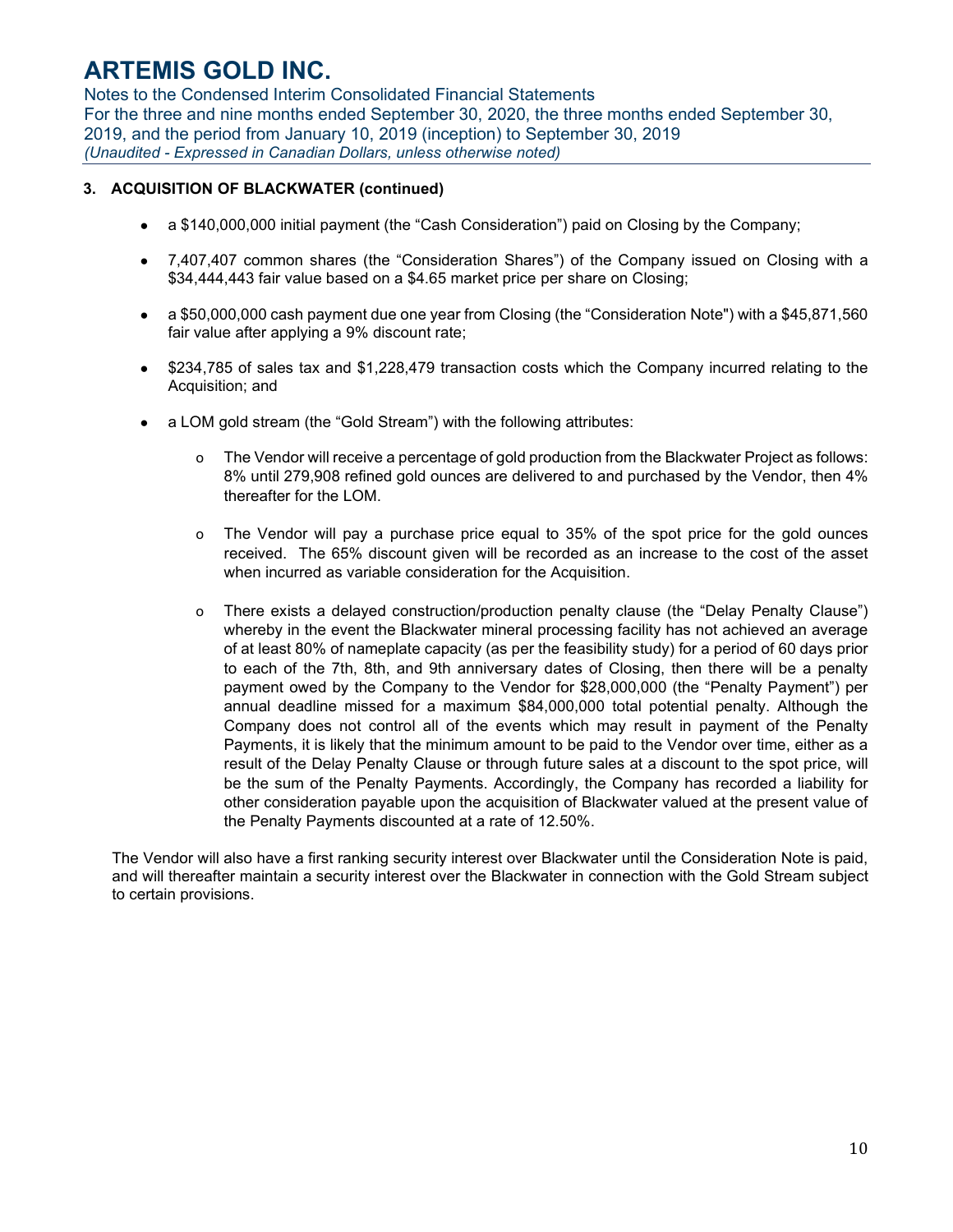Notes to the Condensed Interim Consolidated Financial Statements For the three and nine months ended September 30, 2020, the three months ended September 30, 2019, and the period from January 10, 2019 (inception) to September 30, 2019 *(Unaudited - Expressed in Canadian Dollars, unless otherwise noted)*

## **3. ACQUISITION OF BLACKWATER (continued)**

The Acquisition was accounted for as an asset acquisition. The total consideration was allocated to the assets acquired based on their fair value with the balance of consideration less the identified assets recorded to mineral properties:

|                                                      | \$          |
|------------------------------------------------------|-------------|
| <b>Consideration paid</b>                            |             |
| <b>Cash Consideration</b>                            | 140,000,000 |
| Sales tax                                            | 234.785     |
| <b>Consideration Shares</b>                          | 34,444,443  |
| Final cash acquisition payment                       | 45,871,560  |
| Other variable consideration payable                 | 31,048,644  |
| Asset retirement obligation                          | 8,626,352   |
| <b>Transaction costs</b>                             | 1,228,479   |
| <b>Total consideration &amp; liabilities assumed</b> | 261,454,263 |
|                                                      |             |
| Allocation of consideration paid                     |             |
| Plant and equipment                                  | 6,401,413   |
| Land and buildings                                   | 107.200     |
| Asset retirement obligation asset                    | 8,626,352   |
| Mineral property                                     | 246,319,298 |
| <b>Total assets acquired</b>                         | 261,454,263 |

During the three and nine months ended September 30, 2020 the Company recognized accretion expense on the Consideration Note in the amount of \$344,037 (2019 - \$nil), in the statements of (loss) income and comprehensive (loss) income.

### **4. INVESTMENT IN VLC**

The investment in VLC is comprised of:

|                                           | Investment   | Convertible |            |            |
|-------------------------------------------|--------------|-------------|------------|------------|
|                                           | in associate | debenture   | Warrants   | Total      |
|                                           |              | S           | S          |            |
| Initial investment                        | 3,906,000    | 5,094,000   |            | 9,000,000  |
| Gain at inception                         | 1,488,000    |             | 1,230,531  | 2,718,531  |
| Fair value change in the period           |              | 5,359,338   | 1,121,313  | 6,480,651  |
| Equity loss on investment in associate    | (208,002)    |             |            | (208, 002) |
| Shares received in settlement of interest | 236.068      | (236,068)   |            |            |
| Other                                     | 217,836      | (217, 836)  |            |            |
| Balance, December 31, 2019                | 5,639,902    | 9,999,434   | 2,351,844  | 17,991,180 |
| Investment                                | 1,825,858    |             | 240,897    | 2,066,755  |
| Fair value change in the period           |              | 366,073     | (277, 612) | 88,461     |
| Shares received in settlement of interest | 216,495      | (216,495)   |            |            |
| Equity loss on investment in associate    | (353,836)    |             |            | (353,836)  |
| Balance, September 30, 2020               | 7,328,419    | 10,149,012  | 2,315,129  | 19,792,560 |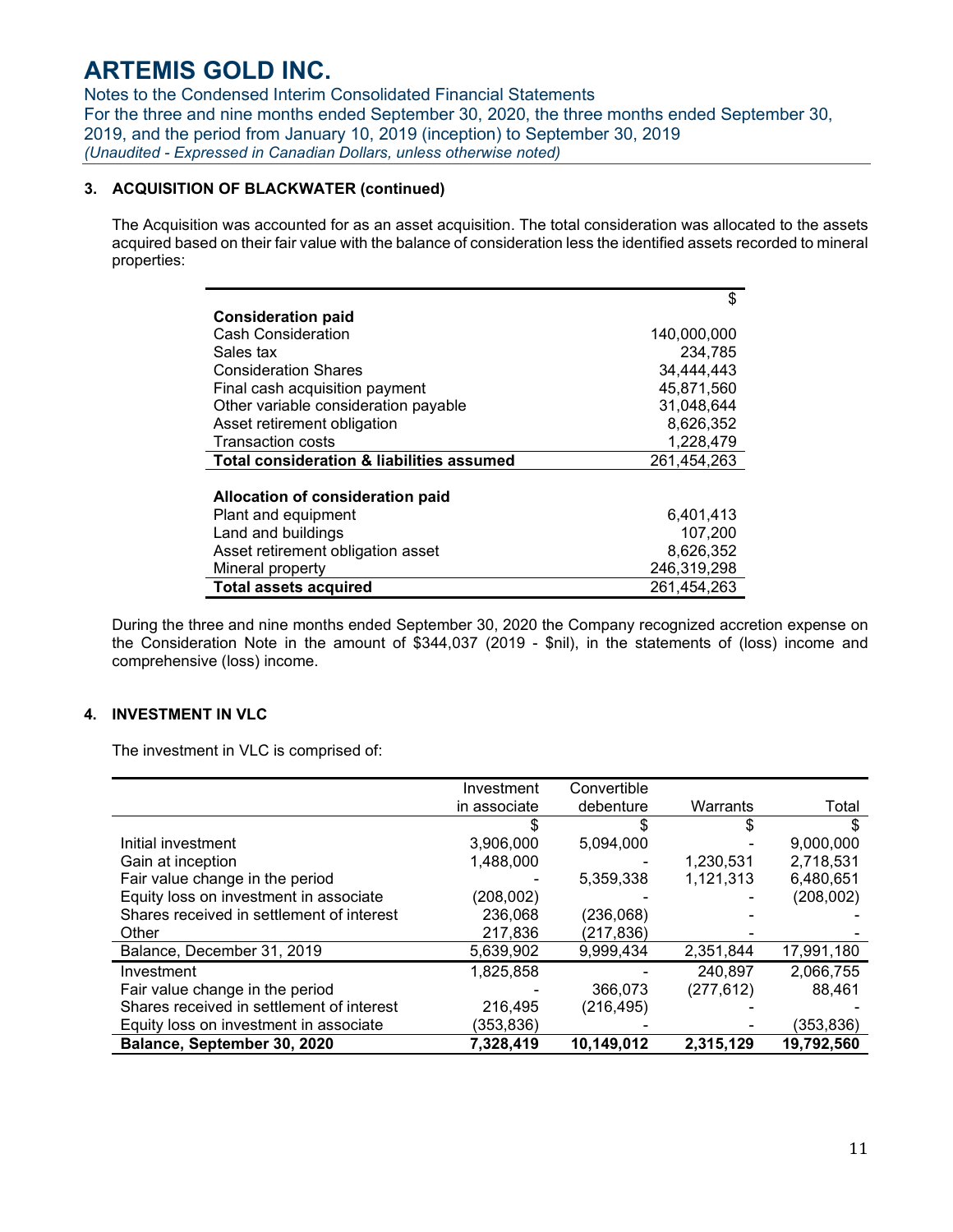Notes to the Condensed Interim Consolidated Financial Statements For the three and nine months ended September 30, 2020, the three months ended September 30, 2019, and the period from January 10, 2019 (inception) to September 30, 2019 *(Unaudited - Expressed in Canadian Dollars, unless otherwise noted)*

### **4. INVESTMENT IN VLC (continued)**

On March 14, 2019, concurrent with a convertible debenture issued to Atlantic Gold Corporation ("Atlantic"), the Company completed an investment in VLC whereby it received 18,600,000 units of VLC (each a "VLC Unit") for cash consideration of \$3,906,000 and a secured convertible debenture (the "Convertible Debenture") in VLC with a face value of \$5,094,000. Each VLC Unit comprised one VLC common share ("VLC Share") and onehalf share purchase warrant. Each whole share purchase warrant entitles the holder to purchase one additional VLC Share at a price of \$0.25 per share, with an expiry date of March 14, 2022. As part of the investment, the Company nominated one appointee to the board of directors of VLC.

The Convertible Debenture earns interest at an annual rate of 8.5% payable semi-annually, over a five-year term. The interest can be settled in cash or VLC Shares. The principal amount is convertible to VLC Shares at the election of the Company at a conversion price of \$0.25.

The Convertible Debenture investment is measured at fair value through profit and loss ("FVTPL"). At inception, the Convertible Debenture was recorded at the amount of cash consideration paid. The Company uses the Black-Scholes option pricing model to calculate the fair value of the Convertible Debenture held in VLC. The Company used the following assumptions to fair value the Convertible Debenture:

|                        | <b>September 30, 2020</b> | December 31, 2019 |
|------------------------|---------------------------|-------------------|
| Share price            | \$0.45                    | \$0.46            |
| Volatility             | 50%                       | 40%               |
| Expected life in years | 3.45                      | 4.21              |
| Dividend rate          | 0.00%                     | $0.00\%$          |
| Risk-free rate         | 0.23%                     | 1.64%             |

During April 2020, VLC settled \$216,495 of interest owed on the Convertible Debenture by issuing 742,184 of its common shares to the Company. In October 2019, VLC settled \$236,068 of interest owed on the Convertible Debenture by issuing 495,516 common shares to the Company. As at September 30, 2020, the Company holds 25,004,587 VLC Shares or 21.73% of the issued common shares of VLC (including 5,166,887 additional shares acquired in February 2020, as per below) with a fair market value of \$11,377,087.

On February 12, 2020, the Company invested an additional \$2,066,755 in VLC by subscribing to a non-brokered private placement. The Company acquired 5,166,887 VLC units at a unit price of \$0.40. These additional units consist of one VLC Share and one half of a share purchase warrant, with each whole warrant entitling the holder to purchase one additional VLC Share at a price of \$0.55 per share for a period of 18 months following closing of the private placement. The fair value of \$240,897 attributed to the warrants on inception was determined using the Black-Scholes option pricing model based on a share price of \$0.42, volatility of 65%, an expected life of 1.50 years, a dividend rate of nil and a risk free-rate of 1.51%.

The Company applies equity accounting to the investment in the common shares of VLC as the Company has significant influence over VLC due to the Company's share ownership and board representation on VLC's board of directors. As a result, at inception of the investment, the common shares were recognized at cost, with the carrying amount of the investment increasing or decreasing at each reporting period to recognize the Company's share of the profit or loss of VLC for the particular period.

The warrants have been measured at FVTPL with the loss recorded within the loss on warrants in the interim consolidated statements of (loss) income and comprehensive (loss) income. The Company used the Black-Scholes option pricing model to calculate the fair value of the warrants held in VLC. The Company used the following weighted average assumptions to fair value the warrants: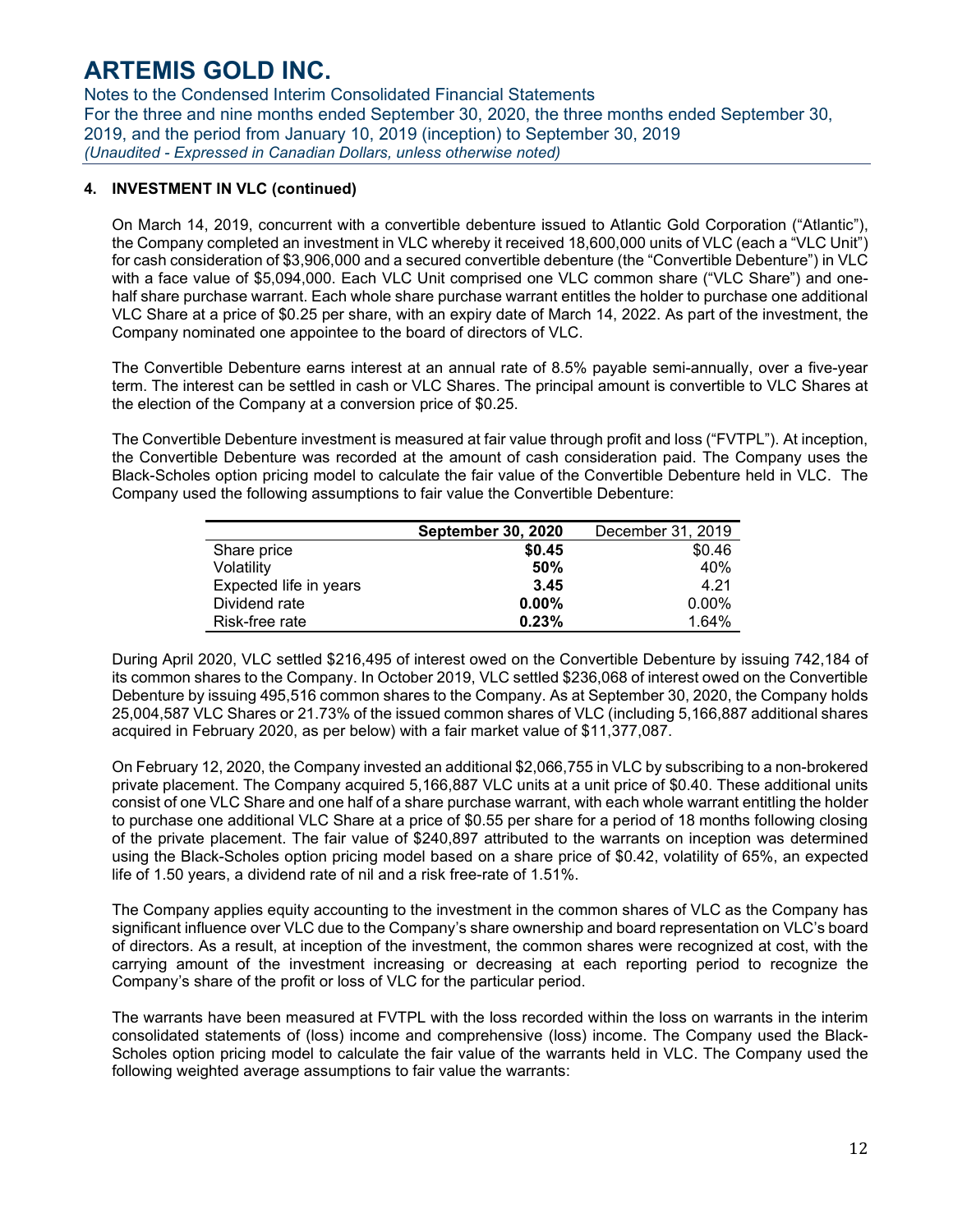Notes to the Condensed Interim Consolidated Financial Statements For the three and nine months ended September 30, 2020, the three months ended September 30, 2019, and the period from January 10, 2019 (inception) to September 30, 2019 *(Unaudited - Expressed in Canadian Dollars, unless otherwise noted)*

## **4. INVESTMENT IN VLC (continued)**

|                        | <b>September 30, 2020</b> | December 31, 2019 |
|------------------------|---------------------------|-------------------|
| Share price            | \$0.45                    | \$0.46            |
| Volatility             | 61%                       | 60%               |
| Expected life in years | 1.32                      | 2.20              |
| Dividend rate          | $0.00\%$                  | $0.00\%$          |
| Risk-free rate         | 0.23%                     | 1.66%             |

The assets and liabilities of VLC are summarized in the following table and are taken from VLC's most recently available financial statements as at June 30, 2020.

|                                                | June 30, 2020 |
|------------------------------------------------|---------------|
|                                                | S             |
| <b>Current assets</b>                          | 5,039,827     |
| Non-current assets                             | 14,760,622    |
|                                                | 19,800,449    |
|                                                |               |
| <b>Current liabilities</b>                     | 636,294       |
| Non-current liabilities                        | 4,149,661     |
|                                                | 4,785,955     |
|                                                |               |
| Net assets                                     | 15,014,494    |
| Company's equity share of net assets           | 3,263,354     |
|                                                |               |
| Loss and comprehensive loss for the six months |               |
| ended June 30, 2020                            | (907.078)     |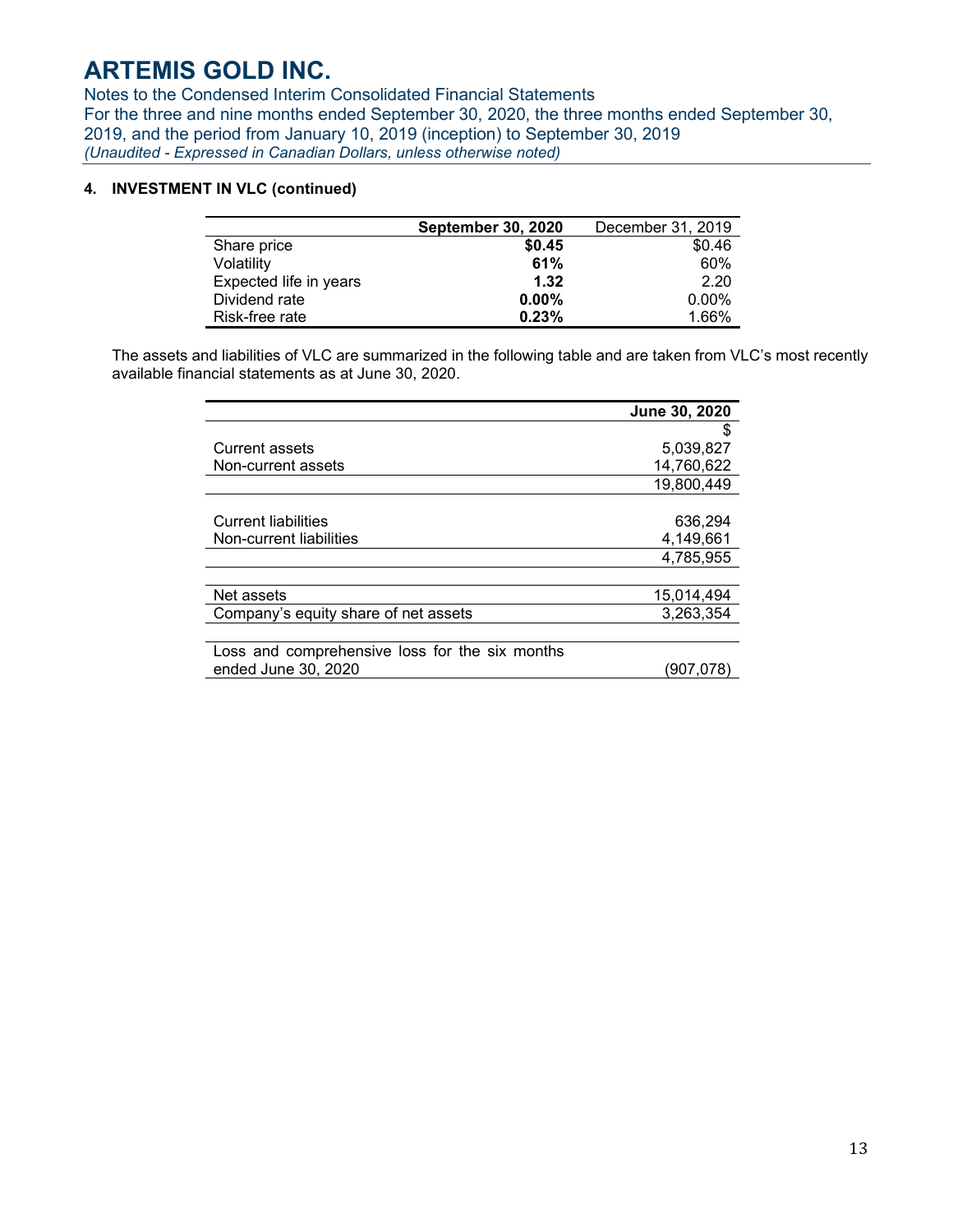Notes to the Condensed Interim Consolidated Financial Statements For the three and nine months ended September 30, 2020, the three months ended September 30, 2019, and the period from January 10, 2019 (inception) to September 30, 2019 *(Unaudited - Expressed in Canadian Dollars, unless otherwise noted)*

## **5. PLANT AND EQUIPMENT**

|                                          | Right-of-  |           |           |           |             |            |
|------------------------------------------|------------|-----------|-----------|-----------|-------------|------------|
|                                          | use asset  | Camp      | Equipment | Vehicles  | Other $(1)$ | Total      |
|                                          | \$         | \$        | \$        | \$        | \$          | \$         |
| <b>COST</b>                              |            |           |           |           |             |            |
| Balance, January 10, 2019                |            |           |           |           |             |            |
| Additions                                | 959,744    |           |           |           |             | 959,744    |
| Balance, December 31, 2019               | 959,744    |           |           |           |             | 959,744    |
| Additions                                |            |           |           |           | 37,630      | 37,630     |
| Acquisition of Blackwater <sup>(2)</sup> |            | 4,817,845 | 126,461   | 1,457,107 | 107,200     | 6,508,613  |
| Balance, September 30, 2020              | 959,744    | 4,817,845 | 126,461   | 1,457,107 | 144,830     | 7,505,987  |
| <b>ACCUMULATED DEPRECIATION</b>          |            |           |           |           |             |            |
| Balance, January 10, 2019                |            |           |           |           |             |            |
| Depreciation                             | (39,989)   |           |           |           |             | (39,989)   |
| Balance, December 31, 2019               | (39,989)   |           |           |           |             | (39,989)   |
| Depreciation                             | (119,969)  | -         |           |           | (5,644)     | (125, 613) |
| Balance, September 30, 2020              | (159, 958) |           |           |           | (5,644)     | (165,602)  |
| <b>NET BOOK VALUE</b>                    |            |           |           |           |             |            |
| Balance, December 31, 2019               | 919,755    |           |           |           |             | 919,755    |
| Balance, September 30, 2020              | 799,786    | 4,817,845 | 126,461   | 1,457,107 | 139,186     | 7,340,385  |

(1) Included in "Other" are furniture, buildings and land.

(2) Pursuant to the Acquisition, Artemis acquired all the property, assets and rights related to the Blackwater Project (Note 3).

Total depreciation recognized during the three and nine months ended September 30, 2020 was \$41,871 and \$125,613, respectively, (three months ended September 30, 2019 and period from January 10, 2019 to September 30, 2019 – \$nil, and \$nil, respectively) which was expensed in the interim consolidated statements of (loss) income and comprehensive (loss) income.

## **6. MINERAL PROPERTY**

|                                            | <b>Blackwater</b>        | <b>GK Project</b> | Total       |
|--------------------------------------------|--------------------------|-------------------|-------------|
|                                            |                          |                   |             |
| Balance, January 10, 2019                  |                          |                   |             |
| Option payments                            |                          | 125,000           | 125,000     |
| <b>Expenditures</b>                        |                          | 97,354            | 97,354      |
| Balance, December 31, 2019                 | $\overline{\phantom{0}}$ | 222,354           | 222,354     |
| Option payments                            |                          | 49,672            | 49,672      |
| Acquisition of Blackwater (Note 3)         | 246,319,298              |                   | 246,319,298 |
| Asset retirement asset recognized (Note 7) | 8,626,352                |                   | 8,626,352   |
| <b>Expenditures</b>                        | 1,132,469                |                   | 1,132,469   |
| Balance, September 30, 2020                | 256,078,119              | 272,026           | 256,350,145 |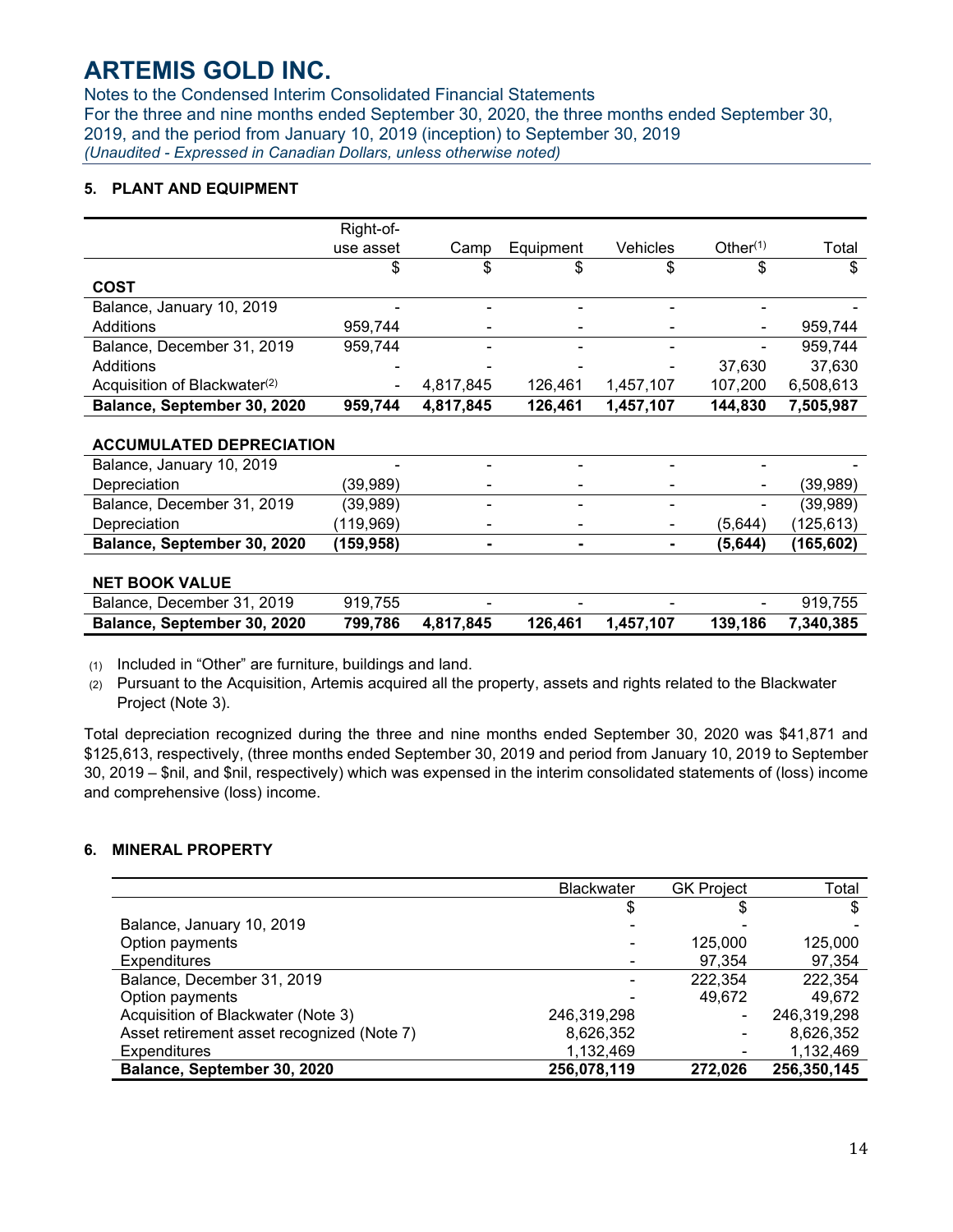Notes to the Condensed Interim Consolidated Financial Statements For the three and nine months ended September 30, 2020, the three months ended September 30, 2019, and the period from January 10, 2019 (inception) to September 30, 2019 *(Unaudited - Expressed in Canadian Dollars, unless otherwise noted)*

#### **6. MINERAL PROPERTY (continued)**

#### **Blackwater**

On August 21, 2020, the Company acquired the Blackwater Project from the Vendor. The terms of the Acquisition are described in Note 3.

The Company's 100% interest in the Blackwater Project is subject to a number of net smelter return royalty arrangements ("NSR"). The majority of these NSRs do not affect the proposed mining operation; the only NSR royalties that affect the proposed open pit operations are the Dave option (1.5% NSR) and the Jarrit option (1.0% NSR).

### **7. ASSET RETIREMENT OBLIGATION**

Changes to the asset retirement obligation are as follows:

|                                                 | Carrying amount |
|-------------------------------------------------|-----------------|
|                                                 |                 |
| Balance, January 10, 2019 and December 31, 2019 |                 |
| Assumed on acquisition of Blackwater (Note 3)   | 8,626,352       |
| Balance, September 30, 2020                     | 8.626.352       |

As a result of the Acquisition, the Company assumed a provision for asset retirement obligations (Note 3). Each period management reviews cost estimates and other assumptions used in the valuation of the obligations at Blackwater to reflect events, changes in circumstances and new information available. Changes in these cost estimates and assumptions have a corresponding impact on the value of the obligations. The obligations are measured by discounting the expected cash flows using a discount factor that reflects the riskfree rate of interest. The Blackwater Project prepares estimates of the timing and amount of expected cash flows when an obligation is incurred. Expected cash flows are updated to reflect changes in facts and circumstances. The principal factors that can cause expected cash flows to change are: the construction of new processing facilities; obligations realized through additional ore bodies mined; changes in the quantities of material in reserves and a corresponding change in the LOM plan; changing ore characteristics that impact required environmental protection measures and related costs; changes in water quality that impact the extent of water treatment required; and changes in laws and regulations governing the protection of the environment.

The majority of the expenditures are expected to occur after 2040. At the time of the Acquisition, the discount rate used in estimating the asset retirement obligation was 1.07% and the inflation rate used was 2.02%.

As at September 30, 2020, the Company recorded \$540,800 of restricted cash on the statements of financial position with respect to cash collateral posted to support a \$2,700,000 surety bond attributed to the asset retirement obligation.

### **8. EQUITY**

#### a) Authorized share capital

Unlimited number of common shares without par value.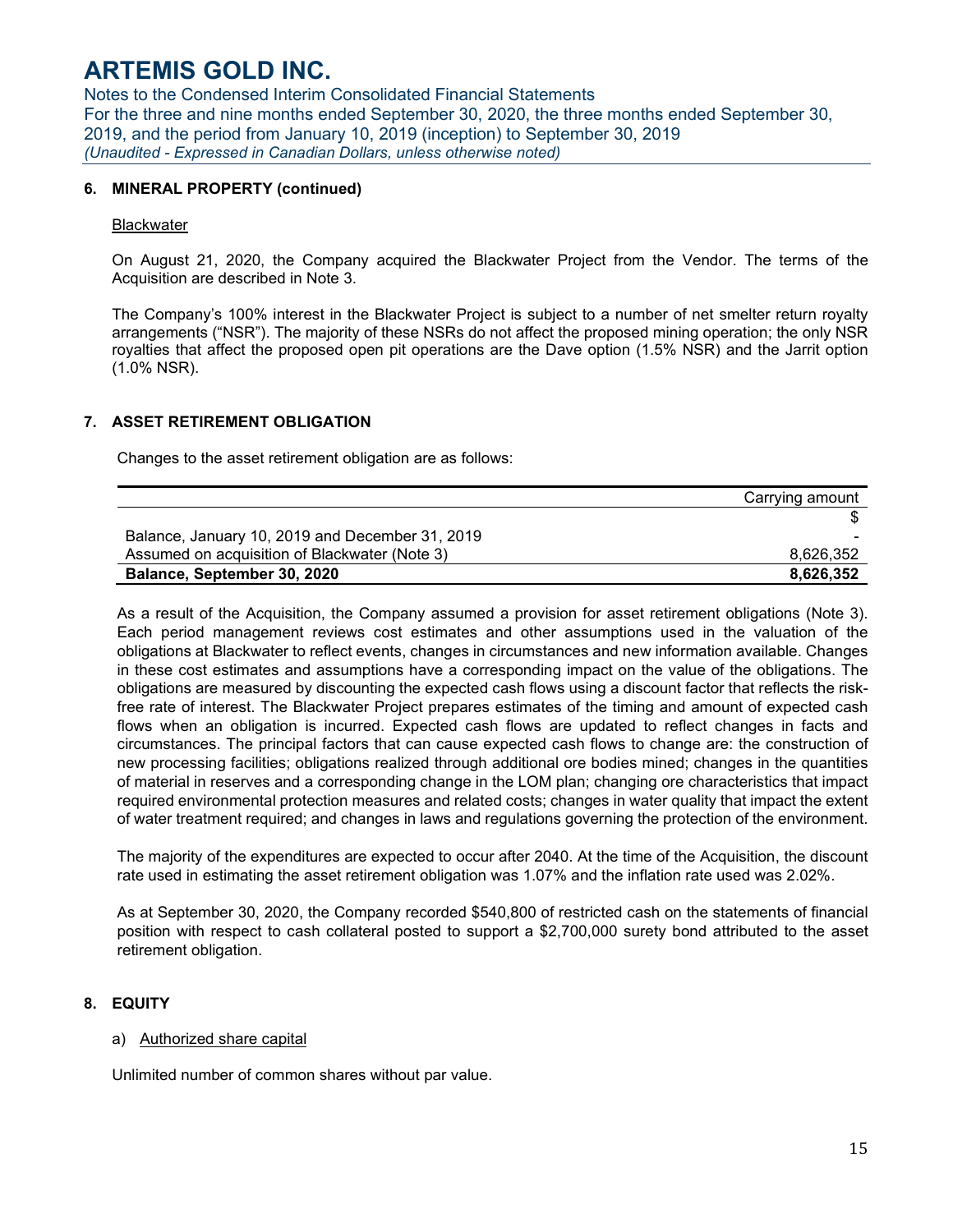Notes to the Condensed Interim Consolidated Financial Statements For the three and nine months ended September 30, 2020, the three months ended September 30, 2019, and the period from January 10, 2019 (inception) to September 30, 2019 *(Unaudited - Expressed in Canadian Dollars, unless otherwise noted)*

## **8. EQUITY (continued)**

During the nine months ended September 30, 2020, the Company had the following share transactions:

- (i) On July 7, 2020, the Company completed brokered and non-brokered offerings for an aggregate of 64,825,925 subscription receipts (the "Subscription Receipts") at a price of \$2.70 per Subscription Receipt for gross proceeds of \$175,029,998. Each Subscription Receipt entitled the holder to receive one common share of the Company for no additional consideration upon satisfaction of certain escrow conditions. On August 21, 2020, pursuant to the closing of the Acquisition all escrow conditions were satisfied, and all Subscription Receipts were exchanged into 64,825,925 common shares. The Company incurred \$5,912,652 in share issue costs related to the offerings.
- (ii) Pursuant to the Acquisition, the Company issued 7,407,407 common shares with a fair value of \$34,444,443 to the Vendor (Note 3).
- (iii) On September 3, 2020, the Company completed a non-brokered private placement financing for gross proceeds of \$1,362,500. Pursuant to the private placement the Company issued 250,000 common shares. The shares are subject to a four-month and one day hold period.
- (iv) In various tranches, the Company issued 3,453,499 common shares pursuant to warrant exercises for gross proceeds of \$3,729,779.
- (v) The Company issued 13,000 common shares pursuant to stock option exercises for gross proceeds \$15,080. The associated fair value of \$13,484 was reclassified from contributed surplus to share capital.

During the period from January 10, 2019 to December 31, 2019, the Company had the following share transactions:

- (i) On July 18, 2019, the Company's common shares were split on the basis of approximately 1.302 post subdivided share for every pre subdivided share. All common share, and per share amounts in these Interim Financial Statements have been retrospectively restated to present post subdivision amounts.
- (ii) On March 14, 2019, the Company issued 5,085,710 common shares for gross proceeds of \$3,906,000.
- (iii) On June 12, 2019, the Company issued 1 common share for gross proceeds of \$125,000.
- (iv) On March 14, 2019, concurrent to the investment in VLC (Note 4), the Company issued convertible debentures of \$5,094,000 to its former parent, Atlantic Gold Corporation, carrying interest of 8.4% payable semi-annually convertible into shares of the Company at a conversion price of \$0.25. On July 18, 2019, the convertible debentures comprising \$5,094,000 of principal and \$148,591 of interest payable were fully converted into 6,825,986 common shares of the Company.
- (v) On August 27, 2019, Artemis completed a non-brokered private placement financing for gross proceeds of \$32,641,566 (the "Private Placement"). The Private Placement resulted in Artemis issuing 36,268,407 units (the "Artemis Units") at a price of \$0.90 per Artemis Unit. Each Artemis Unit consists of one Artemis common share and one common share purchase warrant, with each whole warrant entitling the holder to purchase one additional Artemis common share at a price of \$1.08 per share for a period of 60 months following closing of the Private Placement. There was no residual value assigned to the warrants.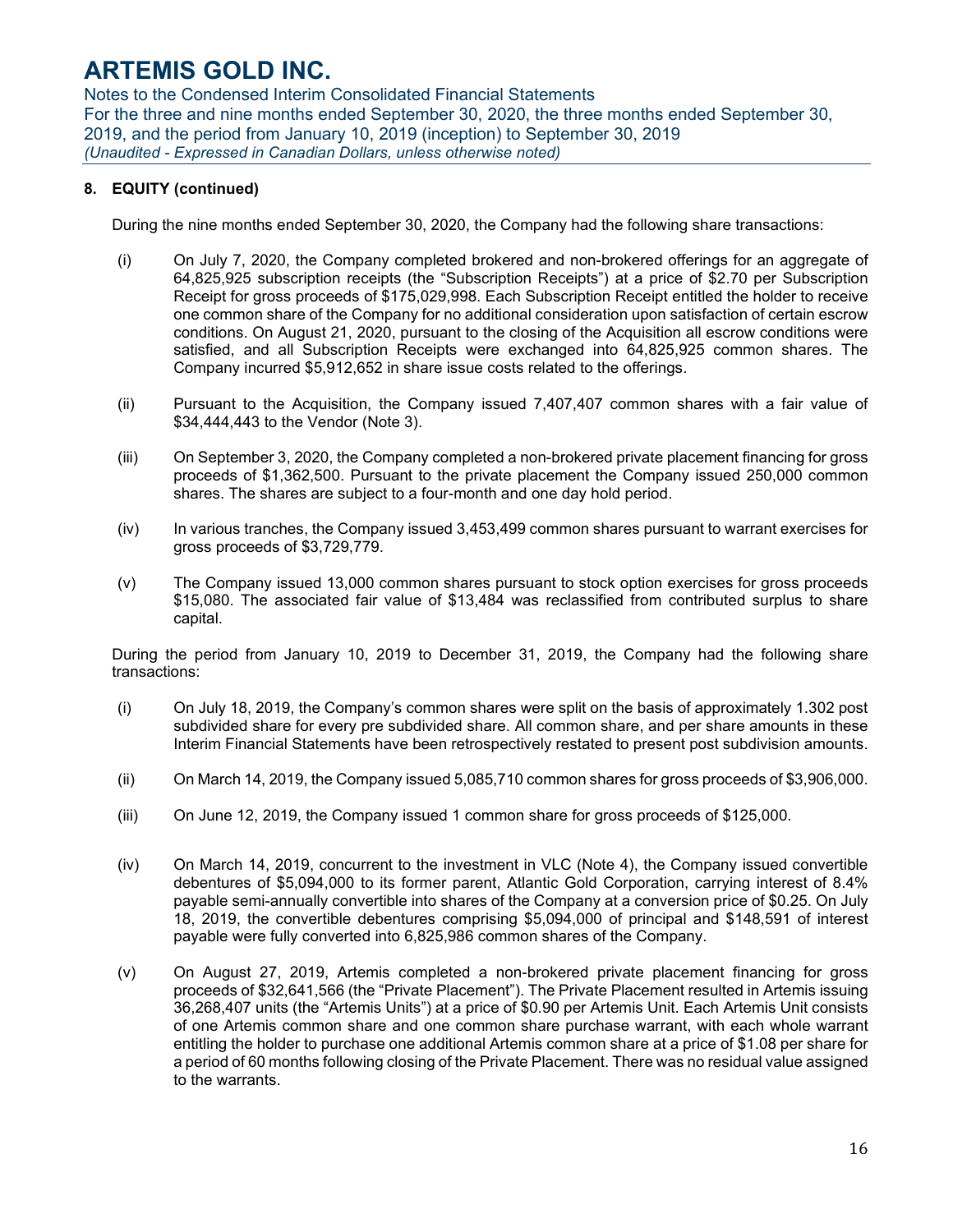Notes to the Condensed Interim Consolidated Financial Statements For the three and nine months ended September 30, 2020, the three months ended September 30, 2019, and the period from January 10, 2019 (inception) to September 30, 2019 *(Unaudited - Expressed in Canadian Dollars, unless otherwise noted)*

### **8. EQUITY (continued)**

Certain directors and officers of Artemis subscribed to 17,889,155 common shares of the Private Placement which are subject to an escrow agreement. Pursuant to the escrow agreement, 10% of the common shares were released from escrow on September 30, 2019 and 15% have been released from escrow every six months starting March 31, 2020 and will continue until September 30, 2022. At September 30, 2020, 10,733,492 shares remained in escrow.

### b) Stock options

The Company has established a stock option plan (the "Plan") for its directors, executive officers, employees and consultants under which the Company may grant options to acquire a maximum number of common shares equal to 10% of the total issued and outstanding common shares of the Company exercisable for a period of up to 10 years from the date of grant.

The Company uses the Black Scholes option pricing model to determine the fair value of stock options granted. As at September 30, 2020, the Company had the following stock options outstanding and exercisable:

|                                  |                         | Weighted-average |
|----------------------------------|-------------------------|------------------|
|                                  | Number of stock options | exercise price   |
|                                  | #                       |                  |
| Outstanding - January 10, 2019   |                         |                  |
| Granted                          | 1,520,000               | 1.16             |
| Outstanding - December 31, 2019  | 1,520,000               | 1.16             |
| Granted                          | 3,275,000               | 5.00             |
| Exercised                        | (13,000)                | 1.16             |
| Outstanding - September 30, 2020 | 4,782,000               | 3.79             |
| Exercisable - September 30, 2020 | 1,133,671               | 1.18             |

On October 24, 2019, the Company granted 1,520,000 stock options with a fair value of \$1,576,587 to directors and employees of the Company with an exercise price of \$1.16, expiring on October 24, 2029.

On January 6, 2020, the Company granted 200,000 stock options with a fair value of \$232,287 to employees of the Company with an exercise price of \$1.30, expiring on January 6, 2030.

On August 27, 2020, the Company granted 2,900,000 stock options with a fair value of \$6,917,043 to directors and employees of the Company with an exercise price of \$5.19, expiring on August 27, 2025.

On September 9, 2020, the Company granted 175,000 stock options with a fair value of \$487,378 to an employee of the Company with an exercise price of \$6.06, expiring on September 9, 2025.

Total share-based payments recognized during the three and nine months ended September 30, 2020 was \$590,959 and \$1,372,077, respectively (three months ended September 30, 2019 and the period from January 10, 2019 to September 30, 2019 – \$nil and \$nil, respectively), of which \$87,508 and \$87,508, respectively, was capitalized in mineral properties and \$503,451 and \$1,284,569, respectively, was expensed in the interim consolidated statements of (loss) income and comprehensive (loss) income.

As at September 30, 2020, outstanding stock options had a weighted average remaining life of 6.4 years (December 31, 2019 – 9.8 years).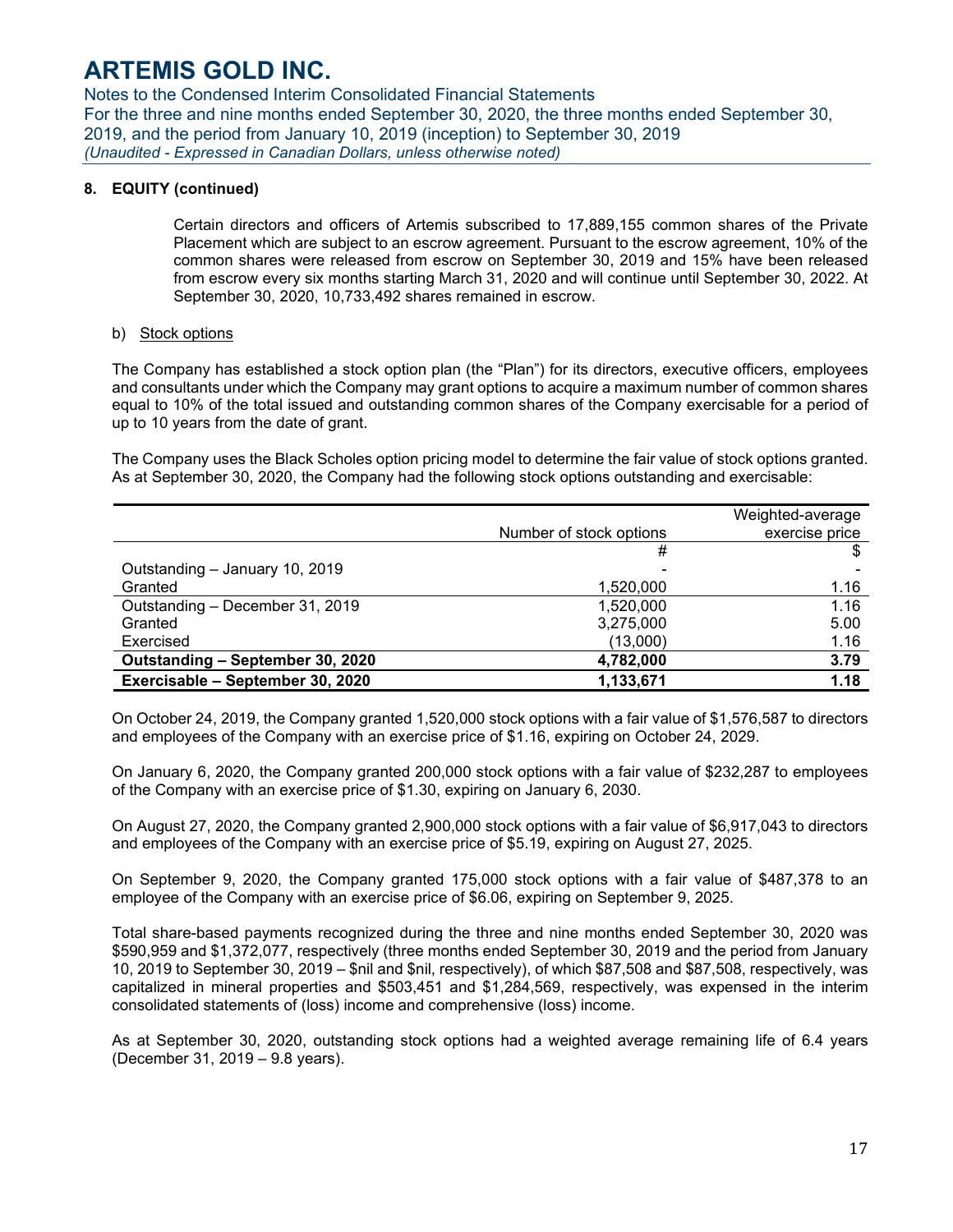Notes to the Condensed Interim Consolidated Financial Statements For the three and nine months ended September 30, 2020, the three months ended September 30, 2019, and the period from January 10, 2019 (inception) to September 30, 2019 *(Unaudited - Expressed in Canadian Dollars, unless otherwise noted)*

### **8. EQUITY (continued)**

The following assumptions were used in the valuation of the stock options granted in the nine months ended September 30, 2020 and the period ended December 31, 2019:

|                        | 2020              | 2019     |
|------------------------|-------------------|----------|
| Annualized volatility  | $58\% - 100\%$    | 100%     |
| Expected life in years | $5 - 10$          | 10       |
| Dividend rate          | $0.00\%$          | $0.00\%$ |
| Risk-free rate         | $0.41\% - 1.31\%$ | 1.45%    |
| Forfeiture rate        | $0.00\%$          | $0.00\%$ |

The risk-free rate for periods within the contractual term of the option is based on the Bank of Canada administered interest rates in effect at the time of the grant. The Company has assumed that any granted stock options will not be exercised until the expiry date.

Expected volatilities are based on historical volatilities of stock prices of comparable companies given the limited life of the Company as an exploration and development company. Expected forfeiture rates have been assumed to be nil to date, as most employees and directors involved are key personnel.

### c) Share purchase warrants

All share purchase warrants expire on August 27, 2024. A summary of the changes in share purchase warrants is as follows:

|                                  |                    | Weighted-average |
|----------------------------------|--------------------|------------------|
|                                  | Number of warrants | exercise price   |
|                                  | #                  |                  |
| Outstanding - January 10, 2019   | ٠                  |                  |
| Granted                          | 36,268,407         | 1.08             |
| Outstanding - December 31, 2019  | 36,268,407         | 1.08             |
| Exercised                        | (3,453,499)        | 1.08             |
| Outstanding - September 30, 2020 | 32,814,908         | 1.08             |

As at September 30, 2020, outstanding share purchase warrants had a weighted average remaining life of 3.9 years (December 31, 2019 – 4.7 years).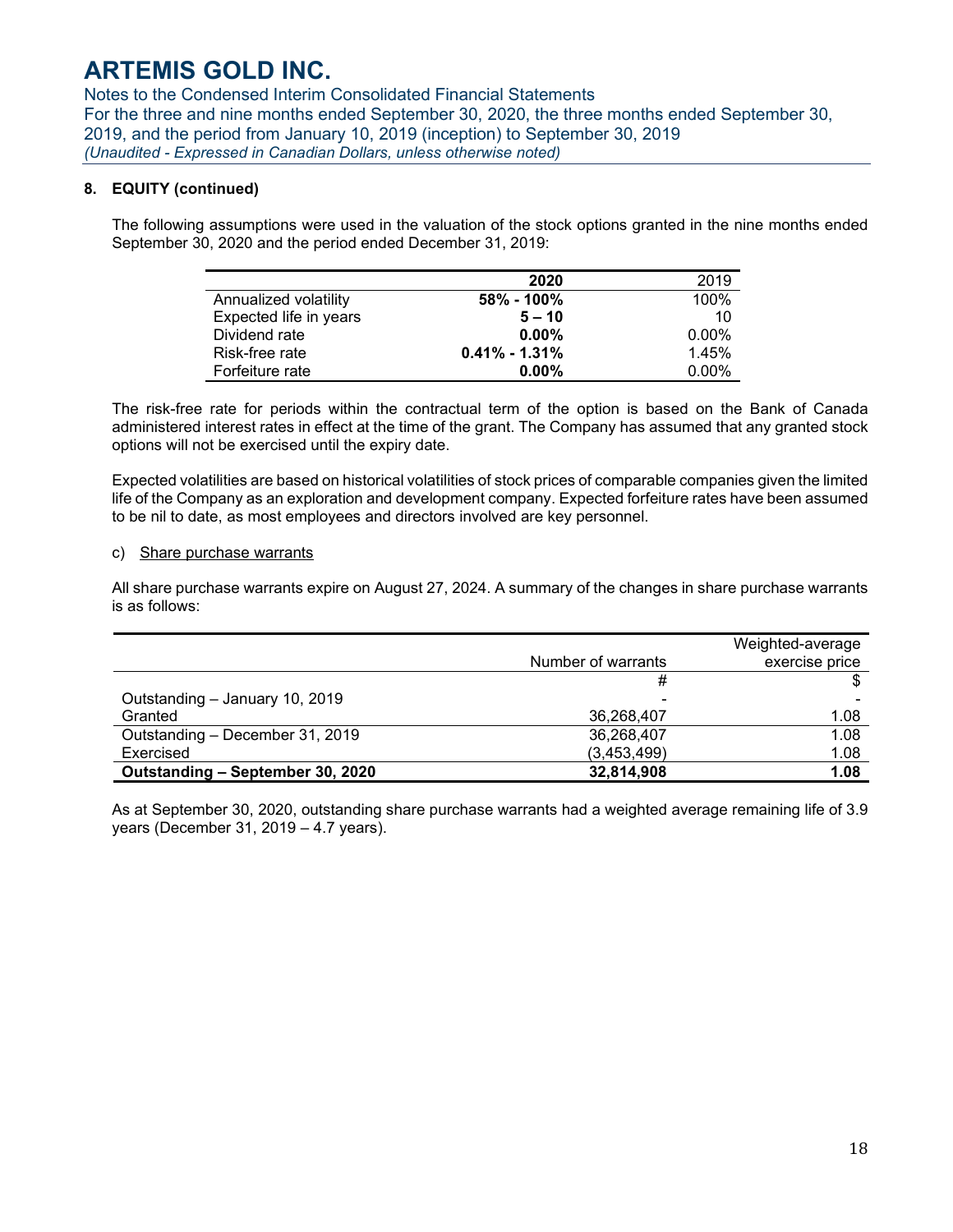Notes to the Condensed Interim Consolidated Financial Statements For the three and nine months ended September 30, 2020, the three months ended September 30, 2019, and the period from January 10, 2019 (inception) to September 30, 2019 *(Unaudited - Expressed in Canadian Dollars, unless otherwise noted)*

### **9. RELATED PARTY TRANSACTIONS AND KEY MANAGEMENT COMPENSATION**

#### *a) Key management compensation*

Key management includes the Company's directors, Chief Executive Officer and Chief Financial Officer. Compensation awarded to key management for the three and nine months ended September 30, 2020, the three months ended September 30, 2019, and the period from January 10, 2019 to September 30, 2019 comprises the following:

|                       |               |               |               | For the period   |
|-----------------------|---------------|---------------|---------------|------------------|
|                       | For the three | For the three | For the nine  | from January 10, |
|                       | months ended  | months ended  | months ended  | $2019$ to        |
|                       | September 30, | September 30, | September 30, | September 30,    |
|                       | 2020          | 2019          | 2020          | 2019             |
|                       |               | S             |               | \$               |
| Salaries and benefits | 226,419       |               | 357,319       |                  |
| Consulting fees       | 506,250       | -             | 681,250       |                  |
| Director fees         | 57,083        |               | 139,583       |                  |
| Share-based payments  | 439,983       |               | 1,004,318     |                  |
|                       | 1,229,735     |               | 2,182,470     |                  |

#### *b) Amounts payable to related parties*

As at September 30, 2020, the Company owed \$7,500 in directors' fees to certain directors of the Company (December 31, 2019 - \$7,500).

The Company charges office lease and administrative expenditures to Oceanic Iron Ore Corp. ("Oceanic"), a company with a common officer and director. During the three and nine months ended September 30, 2020, office lease and overhead and service costs billed to Oceanic amounted to \$5,450 and \$16,377 respectively (three months ended September 30, 2019 and the period from January 10, 2019 to September 30, 2019 – \$nil). As at September 30, 2020, the Company was due \$16,377 from Oceanic (December 31, 2019 – payable of \$8,764).

#### **10. FINANCIAL INSTRUMENTS AND RISK MANAGEMENT**

#### Fair value measurements

Fair value is based on available public market information or, when such information is not available, estimated using present value techniques and assumptions concerning the amount and timing of future cash flows and discount rates which factor in the appropriate credit risk.

The Company's marketable securities are measured using Level 1 inputs, their quoted price in active markets. The Company's investment in the VLC Convertible Debenture, the investment in VLC warrants, the consideration payable and the other variable consideration payable are measured using Level 3 inputs in the fair value hierarchy, as observable market data for these investments is not available. The carrying values of the cash, receivables, accounts payable and due to related party balance approximate the fair value as at September 30, 2020 because of their short-term nature.